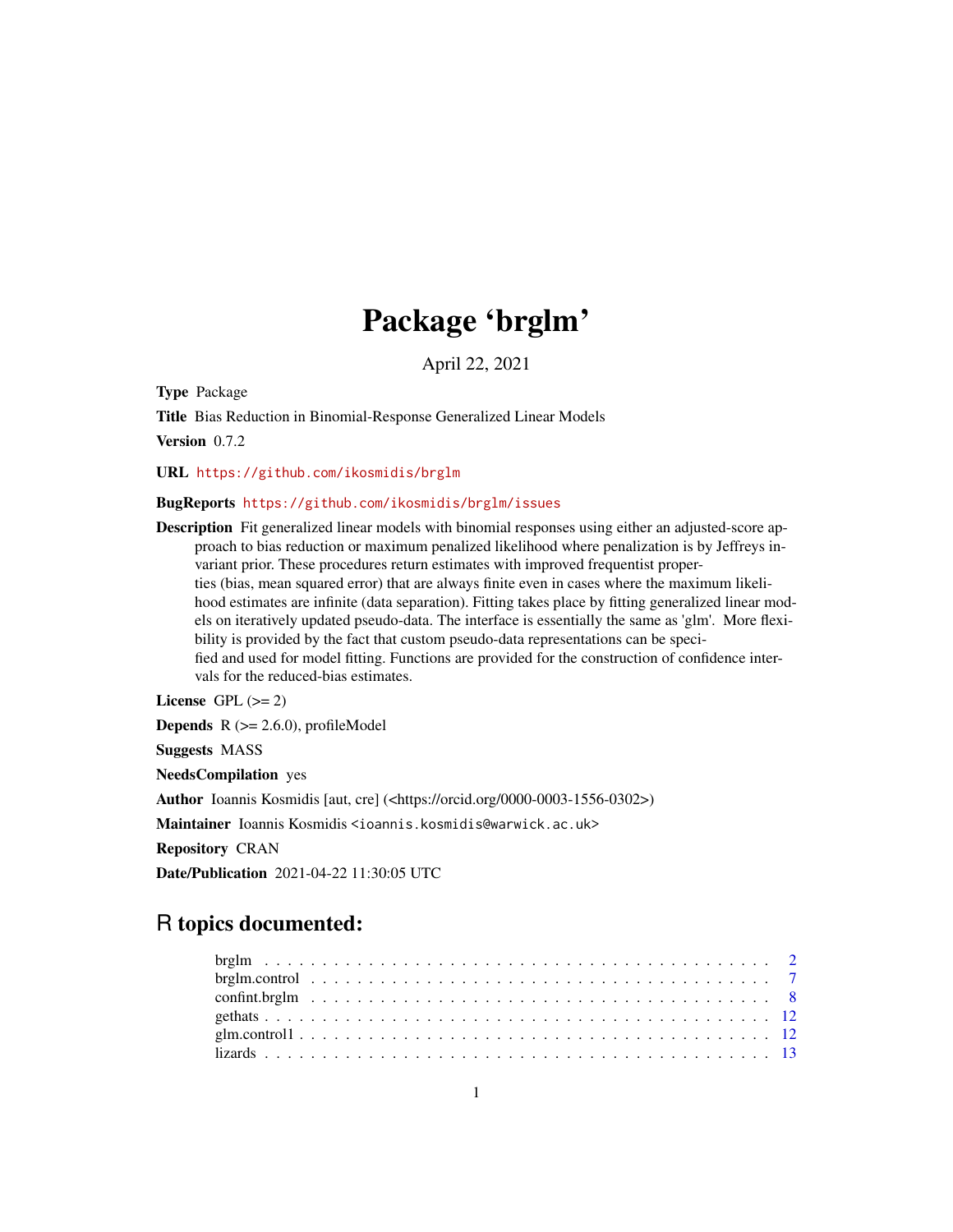#### <span id="page-1-0"></span> $2$  brglm

| Index |                                                                                                                    |  |  |  |  |  |  |  |  |  |  |  |  |  |  |  |
|-------|--------------------------------------------------------------------------------------------------------------------|--|--|--|--|--|--|--|--|--|--|--|--|--|--|--|
|       | separation. detection $\ldots \ldots \ldots \ldots \ldots \ldots \ldots \ldots \ldots \ldots \ldots \ldots \ldots$ |  |  |  |  |  |  |  |  |  |  |  |  |  |  |  |
|       |                                                                                                                    |  |  |  |  |  |  |  |  |  |  |  |  |  |  |  |

<span id="page-1-1"></span>

brglm *Bias reduction in Binomial-response GLMs*

#### <span id="page-1-2"></span>Description

Fits binomial-response GLMs using the bias-reduction method developed in Firth (1993) for the removal of the leading  $(O(n^{-1}))$  term from the asymptotic expansion of the bias of the maximum likelihood estimator. Fitting is performed using pseudo-data representations, as described in Kosmidis (2007, Chapter 5). For estimation in binomial-response GLMs, the bias-reduction method is an improvement over traditional maximum likelihood because:

- the bias-reduced estimator is second-order unbiased and has smaller variance than the maximum likelihood estimator and
- the resulting estimates and their corresponding standard errors are always finite while the maximum likelihood estimates can be infinite (in situations where complete or quasi separation occurs); see Kosmidis & Firth (2021) for the proof of finiteness in logistic regression models.

#### Usage

```
brglm(formula, family = binomial, data, weights, subset, na.action,
     start = NULL, etastart, mustart, offset,
     control.glm = glm.contrib(...), model = TRUE, method = "brglm.fit",pl = FALSE, x = FALSE, y = TRUE, contrasts = NULL,control.brglm = brglm.contrib(...), ...brglm.fit(x, y, weights = rep(1, nobs), start = NULL, etastart = NULL,
         mustart = NULL, offset = rep(0, nobs), family = binomial(),
         control = glm.control(), control.brglm = brglm.control(),
         intercept = TRUE, pl = FALSE)
```
# Arguments

| formula | as in $g \, \text{Im}$ .                                                                                              |
|---------|-----------------------------------------------------------------------------------------------------------------------|
| family  | as in glm. brglm currently supports only the "binomial" family with links<br>"logit", "probit", "cloglog", "cauchit". |
| data    | as in $g \, \text{Im}$ .                                                                                              |
| weights | as in $g1m$ .                                                                                                         |
| subset  | as in $g \, \text{Im}$ .                                                                                              |
|         |                                                                                                                       |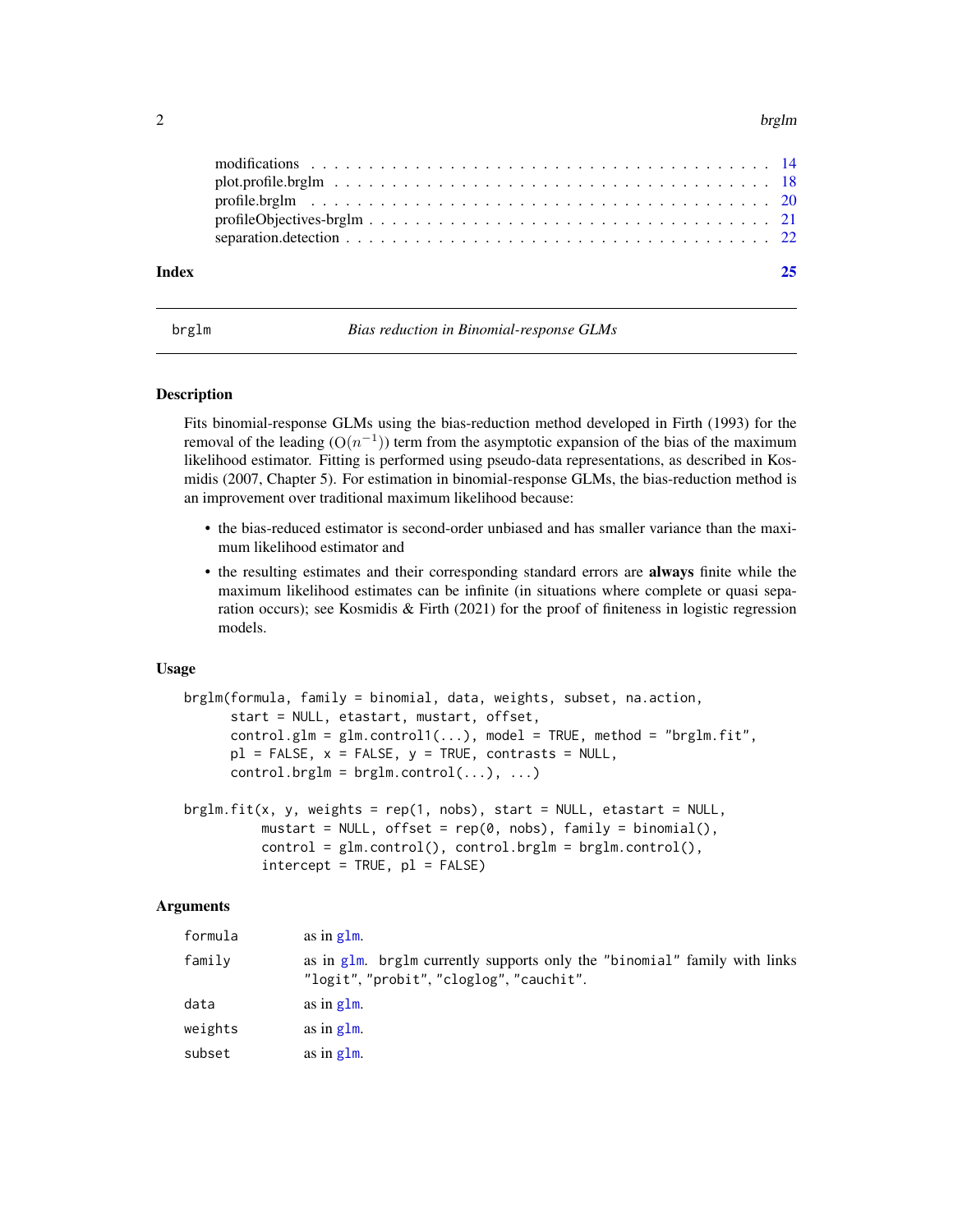#### <span id="page-2-0"></span>brglm 3

| na.action     | as in glm.                                                                                                                                                                                                                                                                                                                                                                 |
|---------------|----------------------------------------------------------------------------------------------------------------------------------------------------------------------------------------------------------------------------------------------------------------------------------------------------------------------------------------------------------------------------|
| start         | as in glm.                                                                                                                                                                                                                                                                                                                                                                 |
| etastart      | as in glm.                                                                                                                                                                                                                                                                                                                                                                 |
| mustart       | as in $g1m$ .                                                                                                                                                                                                                                                                                                                                                              |
| offset        | as in glm.                                                                                                                                                                                                                                                                                                                                                                 |
| control.glm   | control.glm replaces the control argument in glm but essentially does the<br>same job. It is a list of parameters to control glm. fit. See the documentation<br>of glm.control1 for details.                                                                                                                                                                               |
| control       | same as in $g1m$ . Only available to brg1m. fit.                                                                                                                                                                                                                                                                                                                           |
| intercept     | as in glm.                                                                                                                                                                                                                                                                                                                                                                 |
| model         | as in glm.                                                                                                                                                                                                                                                                                                                                                                 |
| method        | the method to be used for fitting the model. The default method is "brglm. fit",<br>which uses either the modified-scores approach to estimation or maximum pe-<br>nalized likelihood (see the p1 argument below). The standard g1m methods<br>"glm.fit" for maximum likelihood and "model.frame" for returning the model<br>frame without any fitting, are also accepted. |
| pl            | a logical value indicating whether the model should be fitted using maximum<br>penalized likelihood, where the penalization is done using Jeffreys invariant<br>prior, or using the bias-reducing modified scores. It is only used when method =<br>"brglm.fit". The default value is FALSE (see also the Details section).                                                |
| x             | as in glm.                                                                                                                                                                                                                                                                                                                                                                 |
| у             | as in glm.                                                                                                                                                                                                                                                                                                                                                                 |
| contrasts     | as in glm.                                                                                                                                                                                                                                                                                                                                                                 |
| control.brglm | a list of parameters for controlling the fitting process when method = "brglm.fit".<br>See documentation of brg1m. control for details.                                                                                                                                                                                                                                    |
| .             | further arguments passed to or from other methods.                                                                                                                                                                                                                                                                                                                         |

# Details

brglm.fit is the workhorse function for fitting the model using either the bias-reduction method or maximum penalized likelihood. If method = "glm.fit", usual maximum likelihood is used via [glm.fit](#page-0-0).

The main iteration of brglm.fit consists of the following steps:

- 1. Calculate the diagonal components of the hat matrix (see [gethats](#page-11-1) and [hatvalues](#page-0-0)).
- 2. Obtain the pseudo-data representation at the current value of the parameters (see [modifications](#page-13-1) for more information).
- 3. Fit a local GLM, using [glm.fit](#page-0-0) on the pseudo data.
- 4. Adjust the quadratic weights to agree with the original binomial totals.

Iteration is repeated until either the iteration limit has been reached or the sum of the absolute values of the modified scores is less than some specified positive constant (see the br.maxit and br.epsilon arguments in [brglm.control](#page-6-1)).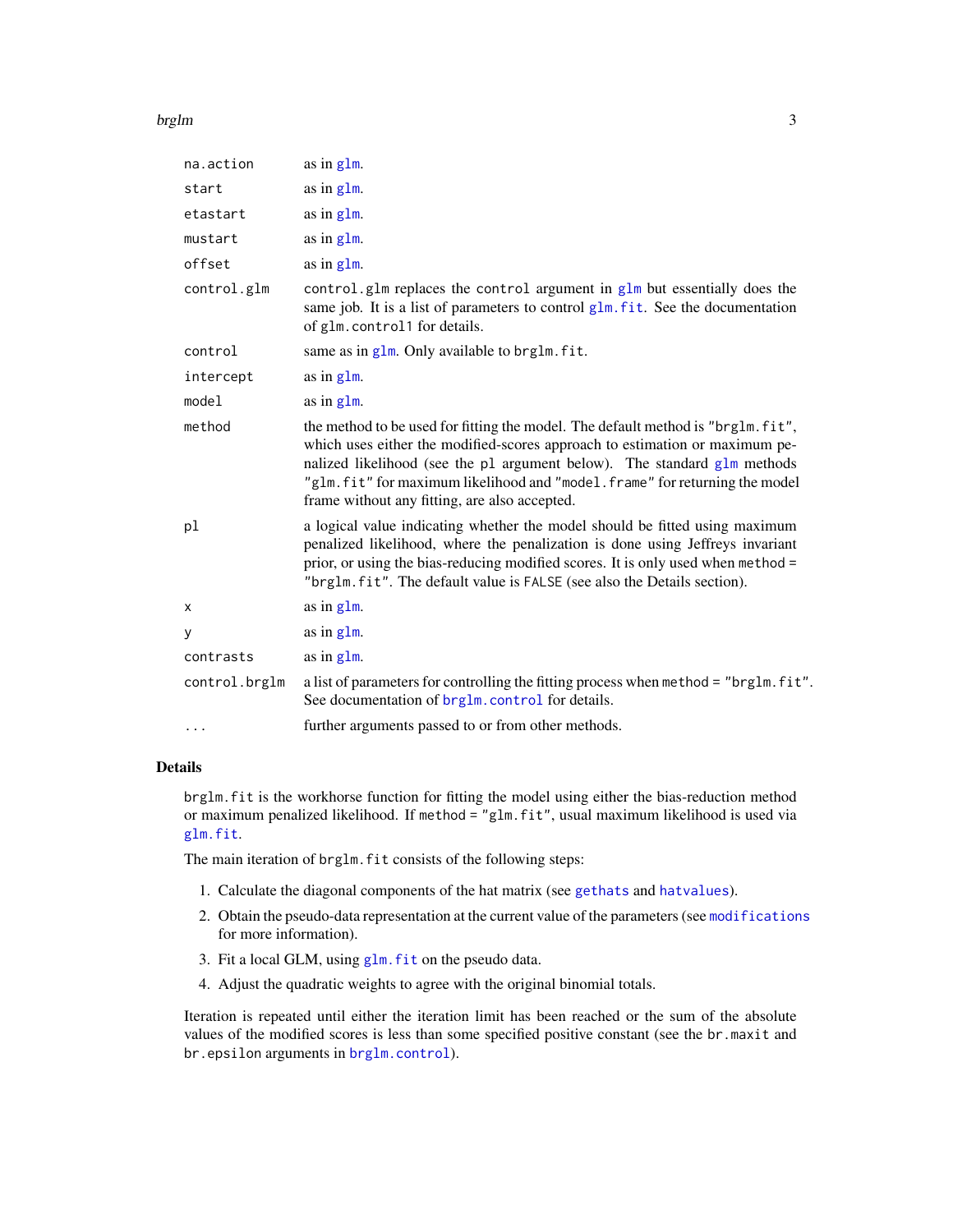The default value (FALSE) of pl, when method = "brglm.fit", results in estimates that are free of any  $O(n^{-1})$  terms in the asymptotic expansion of their bias. When pl = TRUE bias-reduction is again achieved but generally not at such order of magnitude. In the case of logistic regression the value of pl is irrelevant since maximum penalized likelihood and the modified-scores approach coincide for natural exponential families (see Firth, 1993).

For other language related details see the details section in [glm](#page-0-0).

# Value

[brglm](#page-1-1) returns an object of class "brglm". A "brglm" object inherits first from "glm" and then from "lm" and is a list containing the following components:

```
coefficients as in glm.
glm.
glm.
effects as in glm.
R as in g \ln m.
rank glm}.glm.
glm.
linear.predictors
             as in glm.
deviance as in glm.
\alpha as in g \ln(\alpha) (see Details).
glm.
glm.
weights glm}.glm.
df.residual as in glm.
glm.
y as in g1m.
converged \qquadglm.
boundary glm}.
Modified Scores the vector of the modified scores for the parameters at the final iteration. If p1 =TRUE they are the derivatives of the penalized likelihood at the final iteration.
FisherInfo the Fisher information matrix evaluated at the resulting estimates. Only avail-
             able when method = "brglm.fit".hats the diagonal elements of the hat matrix. Only available when method = "brglm.fit"
nIter the number of iterations that were required until convergence. Only available
             when method = "brglm.fit".
```
<span id="page-3-0"></span>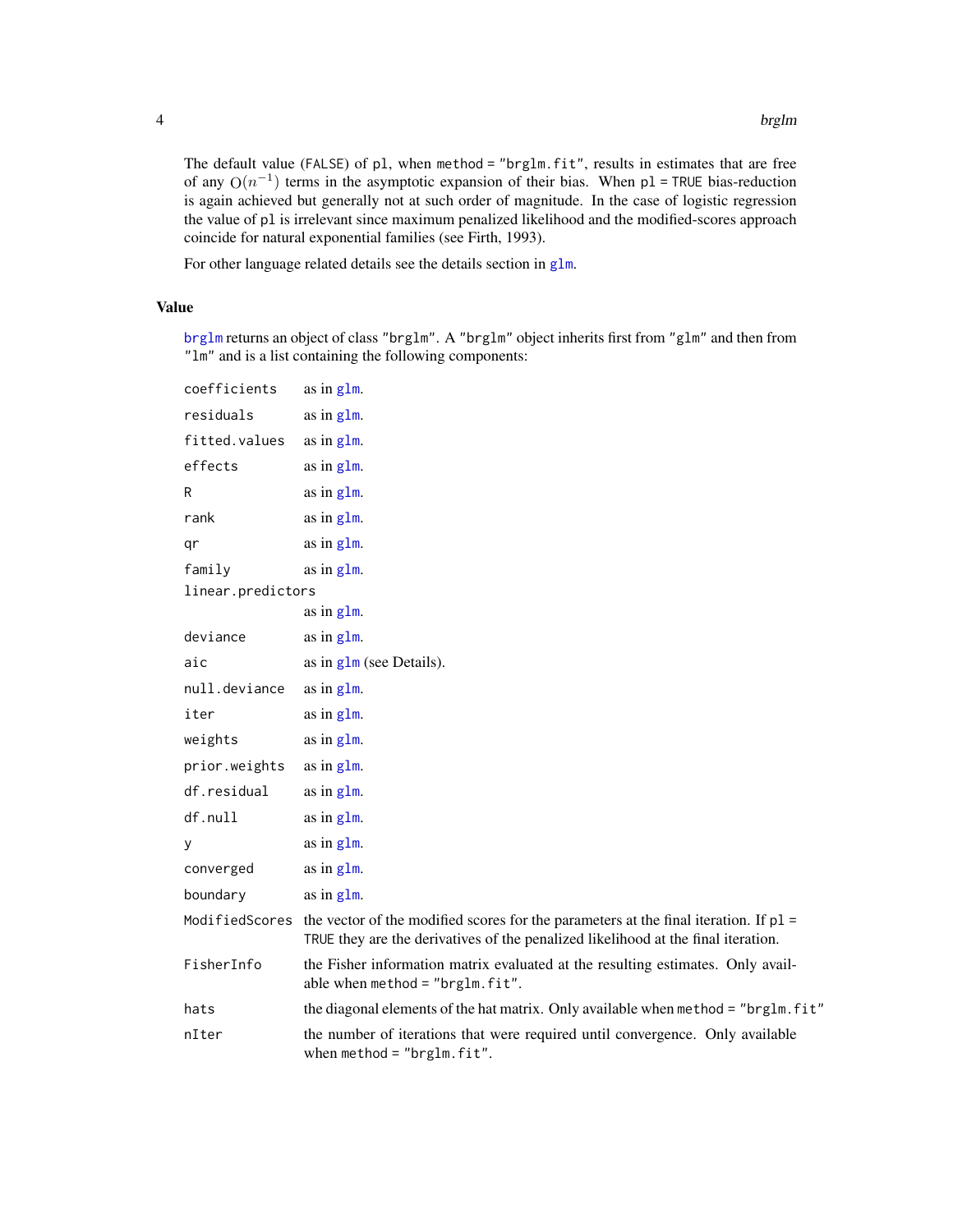#### <span id="page-4-0"></span>brglm 5

| cur.model     | a list with components ar and at which contains the values of the additive mod-<br>ifications to the responses (y) and to the binomial totals (prior weights) at the<br>resulting estimates (see modifications for more information). Only available<br>when method = $"bright.fit".$ |
|---------------|---------------------------------------------------------------------------------------------------------------------------------------------------------------------------------------------------------------------------------------------------------------------------------------|
| model         | as in glm.                                                                                                                                                                                                                                                                            |
| call          | as in glm.                                                                                                                                                                                                                                                                            |
| formula       | as in glm.                                                                                                                                                                                                                                                                            |
| terms         | as in $g \, \text{Im}$ .                                                                                                                                                                                                                                                              |
| data          | as in glm.                                                                                                                                                                                                                                                                            |
| offset        | as in glm.                                                                                                                                                                                                                                                                            |
| control.glm   | as control in the result of $g1m$ .                                                                                                                                                                                                                                                   |
| control.brglm | the control. brglm argument that was passed to brglm. Only available when<br>$method = "brglm.fit".$                                                                                                                                                                                  |
| method        | the method used for fitting the model.                                                                                                                                                                                                                                                |
| contrasts     | as in $g1m$ .                                                                                                                                                                                                                                                                         |
| xlevels       | as in glm.                                                                                                                                                                                                                                                                            |
| pl            | logical having the same value with the pl argument passed to brglm. Only<br>available when method = " $b$ rglm.fit".                                                                                                                                                                  |

# Warnings

1. It is not advised to use methods associated with model comparison ([add1](#page-0-0), [drop1](#page-0-0), [anova](#page-0-0), etc.) on objects of class "brglm". Model comparison when estimation is performed using the modified scores or the penalized likelihood is an on-going research topic and will be implemented as soon as it is concluded.

2. The use of Akaike's information criterion (AIC) for model selection when method = "brglm. fit" is asymptotically valid, because the log-likelihood derivatives dominate the modification (in terms of asymptotic order).

#### Note

- 1. Supported methods for objects of class "brglm" are:
	- [print](#page-0-0)through print.brglm.
	- [summary](#page-0-0)through summary.brglm.
	- [coefficients](#page-0-0)inherited from the "glm" class.
	- [vcov](#page-0-0)inherited from the"glm" class.
	- [predict](#page-0-0)inherited from the"glm" class.
	- [residuals](#page-0-0)inherited from the"glm" class.
	- and other methods that apply to objects of class "glm"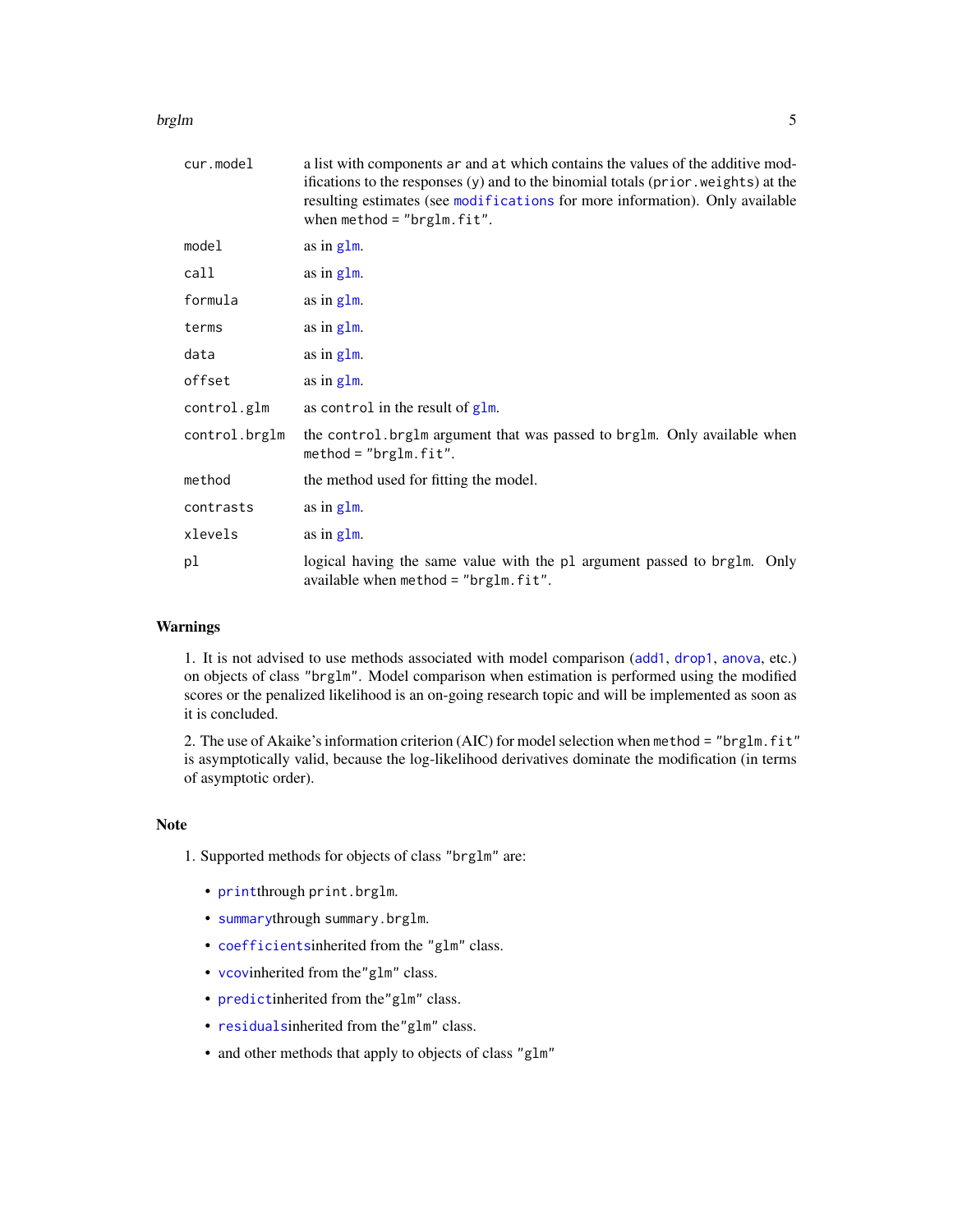<span id="page-5-0"></span>2. A similar implementation of the bias-reduction method could be done for every GLM, following Kosmidis (2007) (see also Kosmidis and Firth, 2009). The full set of families and links will be available in a future version. However, bias-reduction is not generally beneficial as it is in the binomial family and it could cause inflation of the variance (see Firth, 1993).

3. Basically, the differences between maximum likelihood, maximum penalized likelihood and the modified scores approach are more apparent in small sample sizes, in sparse data sets and in cases where complete or quasi-complete separation occurs. Asymptotically (as  $n$  goes to infinity), the three different approaches are equivalent to first order.

4. When an offset is not present in the model, the modified-scores based estimates are usually smaller in magnitude than the corresponding maximum likelihood estimates, shrinking towards the origin of the scale imposed by the link function. Thus, the corresponding estimated asymptotic standard errors are also smaller.

The same is true for the maximum penalized likelihood estimates when for example, the logit (where the maximum penalized likelihood and modified-scores approaches coincide) or the probit links are used. However, generally the maximum penalized likelihood estimates do not shrink towards the origin. In terms of mean-value parameterization, in the case of maximum penalized likelihood the fitted probabilities would shrink towards the point where the Jeffreys prior is maximized or equivalently where the quadratic weights are simultaneously maximized (see Kosmidis, 2007).

5. Implementations of the bias-reduction method for logistic regressions can also be found in the logistf package. In addition to the obvious advantage of brg1m in the range of link functions that can be used ("logit", "probit", "cloglog" and "cauchit"), brglm is also more efficient computationally. Furthermore, for any user-specified link function (see the Example section of  $fami1y$ ), the user can specify the corresponding pseudo-data representation to be used within brglm (see [modifications](#page-13-1) for details).

#### Author(s)

Ioannis Kosmidis, <ioannis.kosmidis@warwick.ac.uk>

# References

Kosmidis I. and Firth D. (2021). Jeffreys-prior penalty, finiteness and shrinkage in binomialresponse generalized linear models. *Biometrika*, 108, 71–82.

Bull, S. B., Lewinger, J. B. and Lee, S. S. F. (2007). Confidence intervals for multinomial logistic regression in sparse data. *Statistics in Medicine* 26, 903–918.

Firth, D. (1992) Bias reduction, the Jeffreys prior and GLIM. In *Advances in GLIM and statistical modelling: Proceedings of the GLIM 92 conference, Munich*, Eds. L.~Fahrmeir, B.~Francis, R.~Gilchrist and G.Tutz, pp. 91–100. New York: Springer.

Firth, D. (1992) Generalized linear models and Jeffreys priors: An iterative generalized leastsquares approach. In *Computational Statistics I*, Eds. Y. Dodge and J. Whittaker. Heidelberg: Physica-Verlag.

Firth, D. (1993). Bias reduction of maximum likelihood estimates. *Biometrika* 80, 27–38.

Heinze, G. and Schemper, M. (2002). A solution to the problem of separation in logistic regression. *Statistics in Medicine* 21, 2409–2419.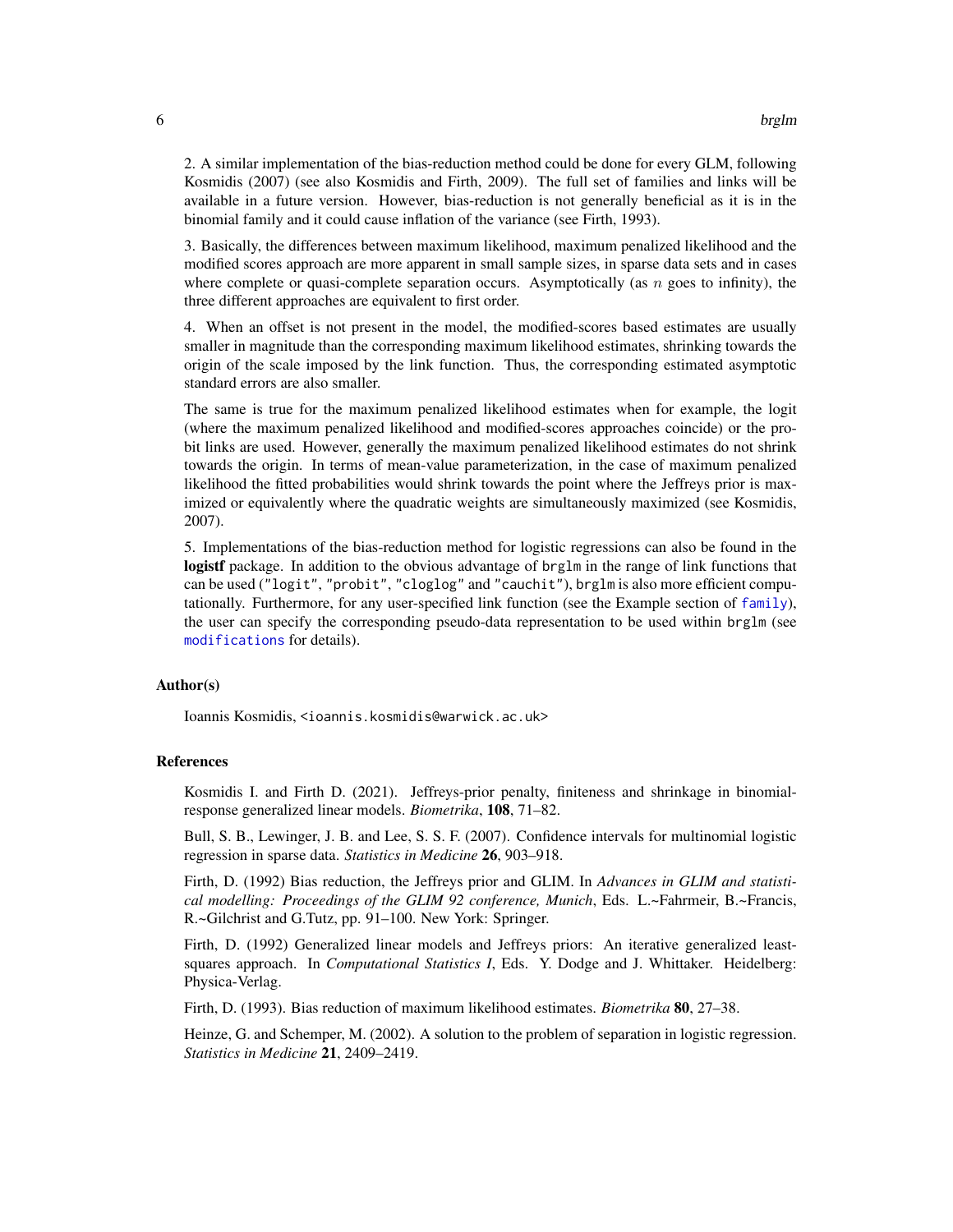<span id="page-6-0"></span>Kosmidis, I. (2007). Bias reduction in exponential family nonlinear models. *PhD Thesis*, Department of Statistics, University of Warwick.

Kosmidis, I. and Firth, D. (2009). Bias reduction in exponential family nonlinear models. *Biometrika* 96, 793–804.

#### See Also

[glm](#page-0-0), [glm.fit](#page-0-0)

#### Examples

```
## Begin Example
data(lizards)
# Fit the GLM using maximum likelihood
lizards.glm <- brglm(cbind(grahami, opalinus) ~ height + diameter +
                  light + time, family = binomial(logit), data=lizards,
                  method = "glm.fit")# Now the bias-reduced fit:
lizards.brglm <- brglm(cbind(grahami, opalinus) ~ height + diameter +
                  light + time, family = binomial(logit), data=lizards,
                  method = "brglm.fit")lizards.glm
lizards.brglm
# Other links
update(lizards.brglm, family = binomial(probit))
update(lizards.brglm, family = binomial(cloglog))
update(lizards.brglm, family = binomial(cauchit))
# Using penalized maximum likelihood
update(lizards.brglm, family = binomial(probit), pl = TRUE)
update(lizards.brglm, family = binomial(cloglog), pl = TRUE)
update(lizards.brglm, family = binomial(cauchit), pl = TRUE)
```
<span id="page-6-1"></span>

brglm.control *Auxiliary for Controlling BRGLM Fitting*

# **Description**

Auxiliary function as user interface for [brglm](#page-1-1) fitting. Typically only used when calling brglm or brglm.fit.

#### Usage

```
brglm.control(br.epsilon = 1e-08, br.maxit = 100, br.trace=FALSE,
             br.consts = NULL, ...
```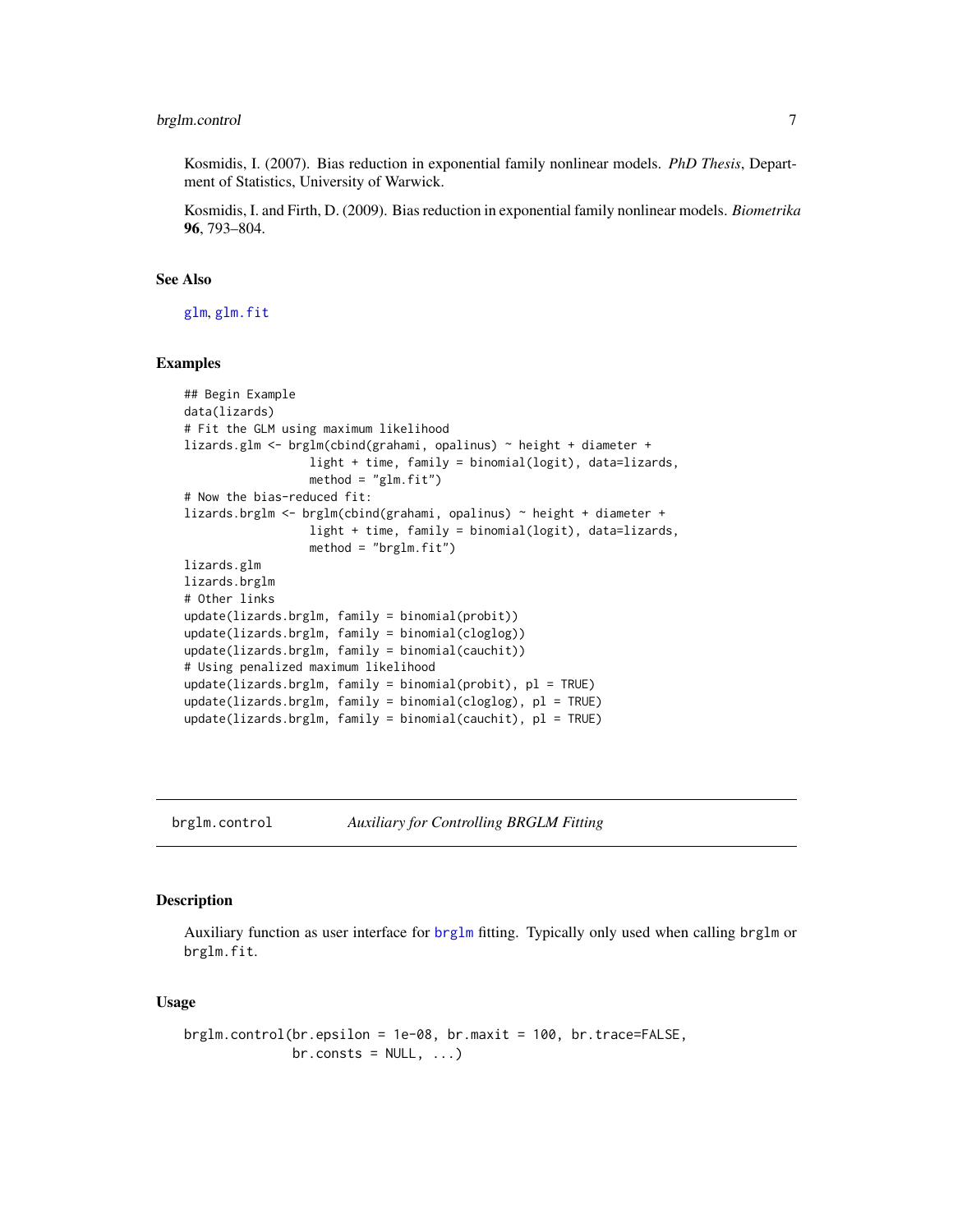#### <span id="page-7-0"></span>**Arguments**

| br.epsilon | positive convergence tolerance for the iteration described in brglm. fit.        |
|------------|----------------------------------------------------------------------------------|
| br.maxit   | integer giving the maximum number of iterations for the iteration in brg1m, fit. |
| br.trace   | logical indicating if output should be prooduced for each iteration.             |
| br.consts  | a (small) positive constant or a vector of such.                                 |
| $\cdots$   | further arguments passed to or from other methods.                               |

# Details

If br.trace=TRUE then for each iteration the iteration number and the current value of the modified scores is [cat](#page-0-0)'ed. If br.consts is specified then br.consts is added to the original binomial counts and 2\*br.consts. Then the model is fitted to the adjusted data to provide starting values for the iteration in [brglm.fit](#page-1-2). If br.consts = NULL (default) then [brglm.fit](#page-1-2) adjusts the responses and totals by "number of parameters"/"number of observations" and twice that, respectively.

#### Value

A list with the arguments as components.

#### Author(s)

Ioannis Kosmidis, <ioannis.kosmidis@warwick.ac.uk>

#### References

Kosmidis I. and Firth D. (2021). Jeffreys-prior penalty, finiteness and shrinkage in binomialresponse generalized linear models. *Biometrika*, 108, 71–82.

Kosmidis, I. (2007). Bias reduction in exponential family nonlinear models. *PhD Thesis*, Department of Statistics, University of Warwick.

#### See Also

[brglm.fit](#page-1-2), the fitting procedure used by [brglm](#page-1-1).

<span id="page-7-1"></span>

| confint.brglm | Computes confidence intervals of parameters for bias-reduced estima- |
|---------------|----------------------------------------------------------------------|
|               | tion                                                                 |

#### Description

Computes confidence intervals for one or more parameters when estimation is performed using [brglm](#page-1-1). The resulting confidence intervals are based on manipulation of the profiles of the deviance, the penalized deviance and the modified score statistic (see [profileObjectives](#page-20-1)).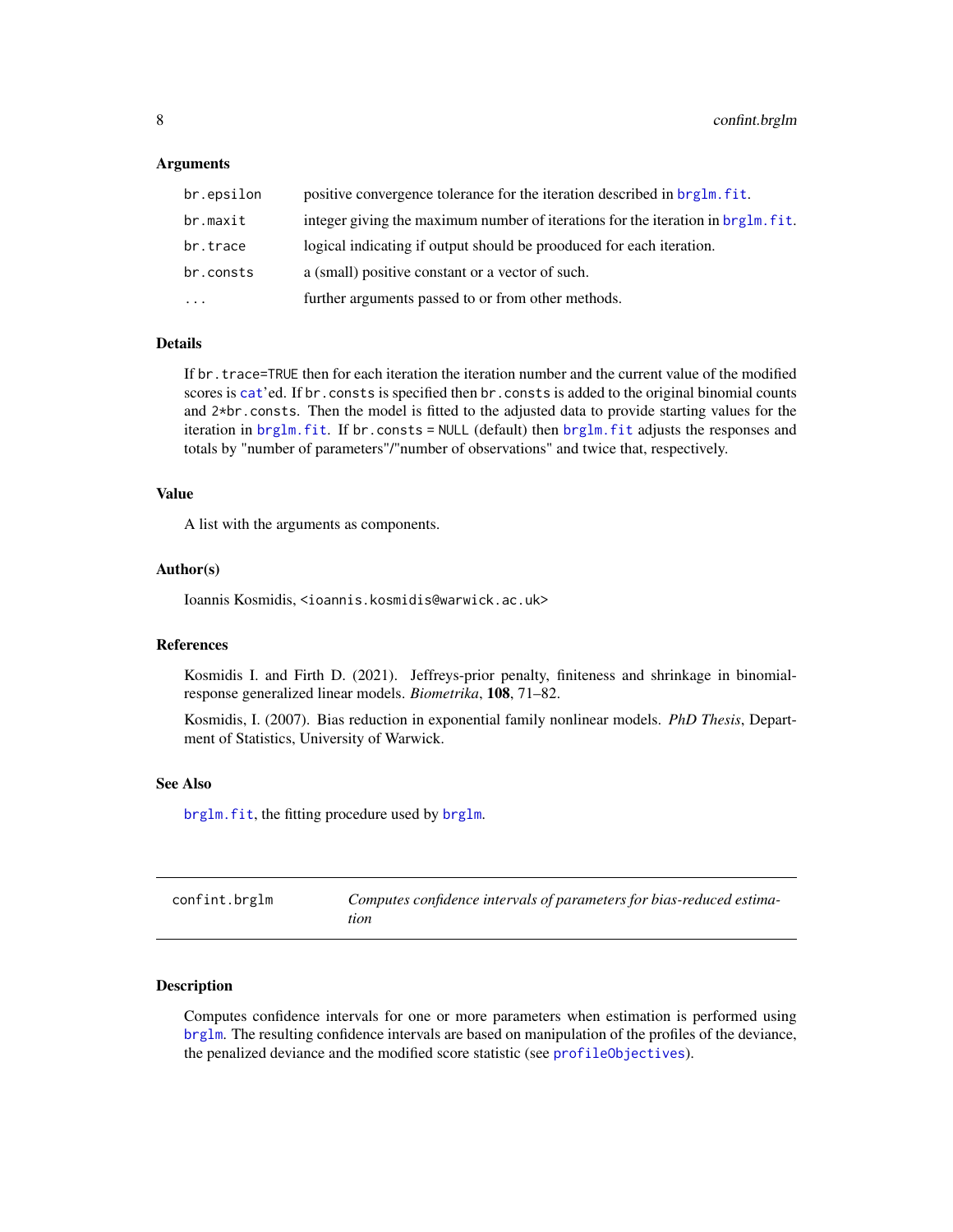# <span id="page-8-0"></span>confint.brglm 9

# Usage

```
## S3 method for class 'brglm'
confint(object, parm = 1:length(coef(object)), level = 0.95,
        verbose = TRUE, endpoint.tolerance = 0.001,
        max.zoom = 100, zero.bound = 1e-08, stepsize = 0.5,
        stdn = 5, gridsize = 10, scale = FALSE, method = "smooth",
        ci.method = "union", n.interpolations = 100, ...)
## S3 method for class 'profile.brglm'
confint(object, parm, level = 0.95, method = "smooth",ci.method = "union", endpoint.tolerance = 0.001,
        max.zoom = 100, n.interpolations = 100, verbose = TRUE,
        ...)
```
# Arguments

| object             | an object of class "brglm" or "profile.brglm".                                                                                                                                                                                                                                                                                                                         |
|--------------------|------------------------------------------------------------------------------------------------------------------------------------------------------------------------------------------------------------------------------------------------------------------------------------------------------------------------------------------------------------------------|
| parm               | either a numeric vector of indices or a character vector of names, specifying the<br>parameters for which confidence intervals are to be estimated. The default is<br>all parameters in the fitted model. When object is of class "profile.brglm",<br>parm is not used and confidence intervals are returned for all the parameters for<br>which profiling took place. |
| level              | the confidence level required. The default is 0.95. When object is of class<br>"profile.brglm", level is not used and the level attribute of object is used<br>instead.                                                                                                                                                                                                |
| verbose            | logical. If TRUE (default) progress indicators are printed during the progress of<br>calculating the confidence intervals.                                                                                                                                                                                                                                             |
| endpoint.tolerance |                                                                                                                                                                                                                                                                                                                                                                        |
|                    | as in confintModel.                                                                                                                                                                                                                                                                                                                                                    |
| $max.z$ oom        | as in confintModel.                                                                                                                                                                                                                                                                                                                                                    |
| zero.bound         | as in confintModel.                                                                                                                                                                                                                                                                                                                                                    |
| stepsize           | as in confintModel.                                                                                                                                                                                                                                                                                                                                                    |
| stdn               | as in confintModel.                                                                                                                                                                                                                                                                                                                                                    |
| gridsize           | as in confintModel.                                                                                                                                                                                                                                                                                                                                                    |
| scale              | as in confintModel.                                                                                                                                                                                                                                                                                                                                                    |
| method             | as in confintModel.                                                                                                                                                                                                                                                                                                                                                    |
| ci.method          | The method to be used for the construction of confidence intervals. It can take<br>values "union" (default) and "mean" (see Details).                                                                                                                                                                                                                                  |
| n.interpolations   |                                                                                                                                                                                                                                                                                                                                                                        |
|                    | as in confintModel.                                                                                                                                                                                                                                                                                                                                                    |
| .                  | further arguments to or from other methods.                                                                                                                                                                                                                                                                                                                            |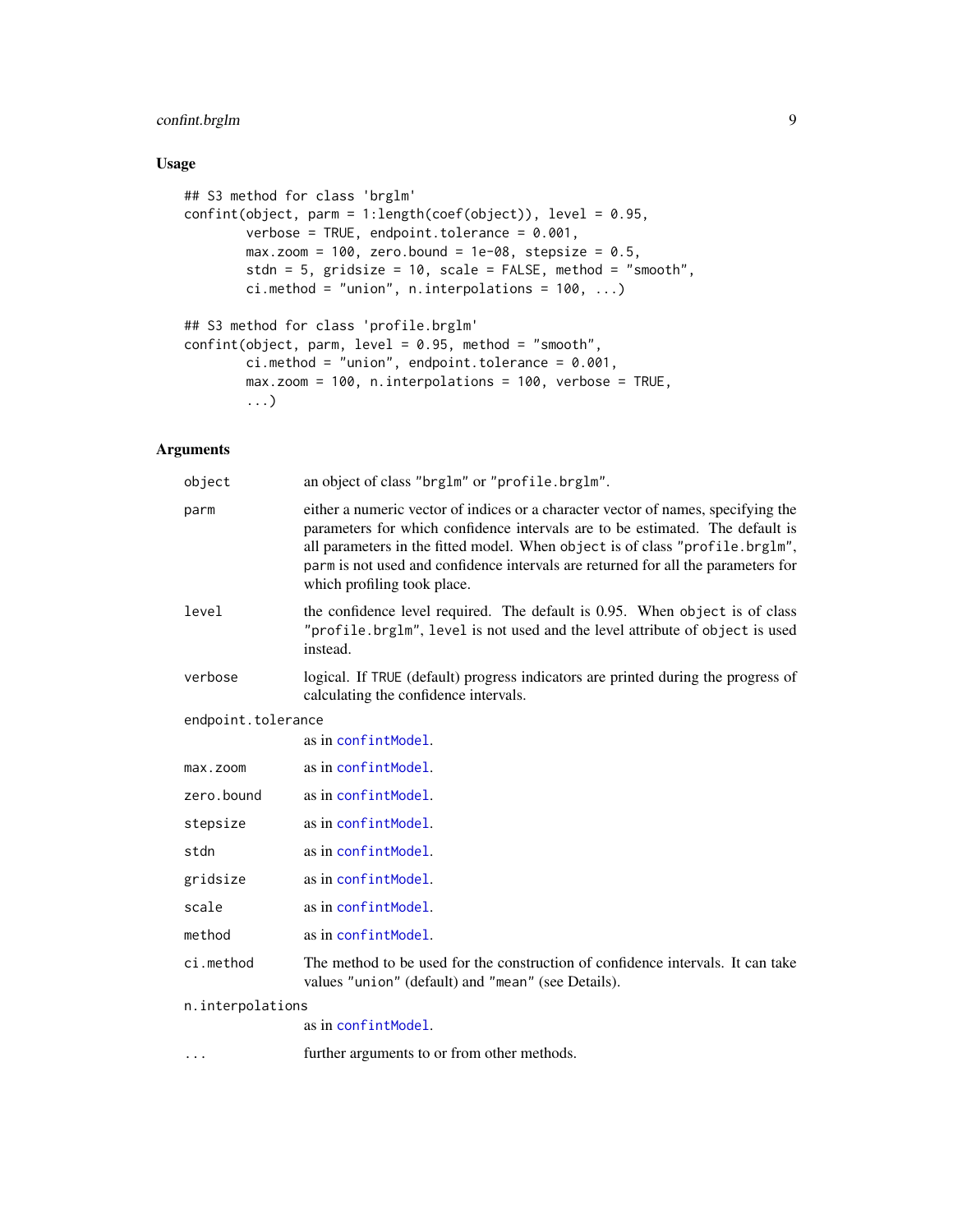#### <span id="page-9-0"></span>Details

In the case of logistic regression Heinze & Schemper (2002) and Bull et. al. (2007) suggest the use of confidence intervals based on the profiles of the penalized likelihood, when estimation is performed using maximum penalized likelihood.

Kosmidis (2007) illustrated that because of the shape of the penalized likelihood, confidence intervals based on the penalized likelihood could exhibit low or even zero coverage for hypothesis testing on large parameter values and also misbehave illustrating severe oscillation (see Brown et. al., 2001); see, also Kosmidis & Firth (2021) for discussion on the schrinkage implied by bias reduction and what that entails for inference. Kosmidis (2007) suggested an alternative confidence interval that is based on the union of the confidence intervals resulted by profiling the ordinary deviance for the maximum likelihood fit and by profiling the penalized deviance for the maximum penalized fit. Such confidence intervals, despite of being slightly conservative, illustrate less oscillation and avoid the loss of coverage. Another possibility is to use the mean of the corresponding endpoints instead of "union". Yet unpublished simulation studies suggest that such confidence intervals are not as conservative as the "union" based intervals but illustrate more oscillation, which however is not as severe as in the case of the penalized likelihood based ones.

The properties of the "union" and "mean" confidence intervals extend to all the links that are supported by [brglm](#page-1-1), when estimation is performed using maximum penalized likelihood.

In the case of estimation using modified scores and for models other than logistic, where there is not an objective that is maximized, the profiles of the penalized likelihood for the construction of the "union" and "mean" confidence intervals can be replaced by the profiles of modified score statistic (see [profileObjectives](#page-20-1)).

The confint method for brglm and profile.brglm objects implements the "union" and "mean" confidence intervals. The method is chosen through the ci.method argument.

#### Value

A matrix with columns the endpoints of the confidence intervals for the specified (or profiled) parameters.

#### Author(s)

Ioannis Kosmidis, <ioannis.kosmidis@warwick.ac.uk>

# References

Kosmidis I. and Firth D. (2021). Jeffreys-prior penalty, finiteness and shrinkage in binomialresponse generalized linear models. *Biometrika*, 108, 71–82.

Brown, L. D., Cai, T. T. and DasGupta, A. (2001). Interval estimation for a binomial proportion (with discussion). *Statistical Science* 16, 101–117.

Bull, S. B., Lewinger, J. B. and Lee, S. S. F. (2007). Confidence intervals for multinomial logistic regression in sparse data. *Statistics in Medicine* 26, 903–918.

Heinze, G. and Schemper, M. (2002). A solution to the problem of separation in logistic regression. *Statistics in Medicine* 21, 2409–2419.

Kosmidis, I. (2007). Bias reduction in exponential family nonlinear models. *PhD Thesis*, Department of Statistics, University of Warwick.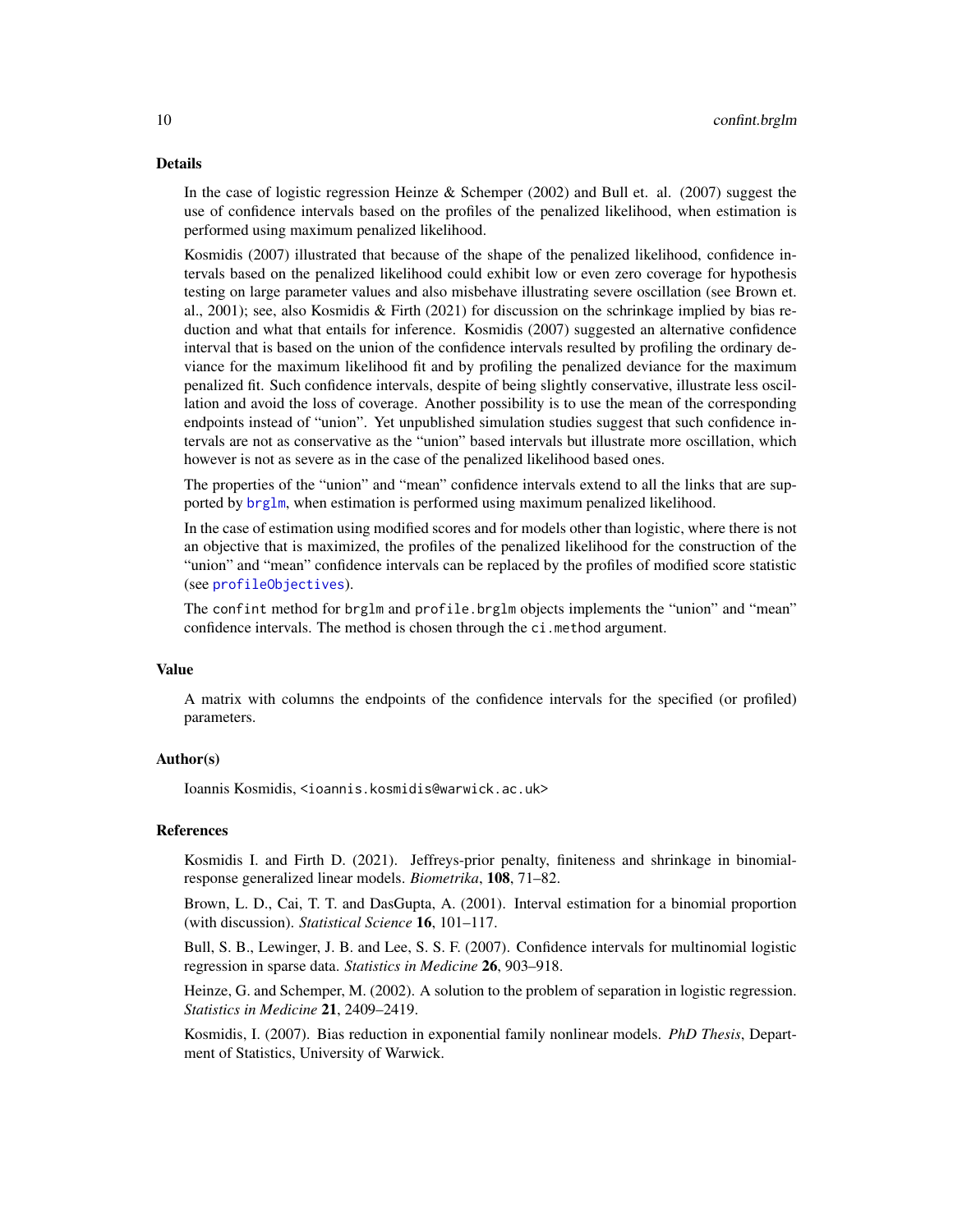# <span id="page-10-0"></span>confint.brglm 11

#### See Also

[confintModel](#page-0-0), [profileModel](#page-0-0), [profile.brglm](#page-19-1).

#### Examples

```
## Begin Example 1
## Not run:
library(MASS)
data(bacteria)
contrasts(bacteria$trt) <- structure(contr.sdif(3),
          dimnames = list(NULL, c("drug", "encourage")))
# fixed effects analyses
m.glm.logit \leq brglm(y \sim trt \times week, family = binomial,data = bacteria, method = "glm.fit")m.brglm.logit \leq brglm(y \sim trt \times week, family = binomial,data = bacteria, method = "brglm.fit")
p.glm.logit <- profile(m.glm.logit)
p.brglm.logit <- profile(m.brglm.logit)
#
plot(p.glm.logit)
plot(p.brglm.logit)
# confidence intervals for the glm fit based on the profiles of the
# ordinary deviance
confint(p.glm.logit)
# confidence intervals for the brglm fit
confint(p.brglm.logit, ci.method = "union")
confint(p.brglm.logit, ci.method = "mean")
# A cloglog link
m.brglm.cloglog <- update(m.brglm.logit, family = binomial(cloglog))
p.brglm.cloglog <- profile(m.brglm.cloglog)
plot(p.brglm.cloglog)
confint(m.brglm.cloglog, ci.method = "union")
confint(m.brglm.cloglog, ci.method = "mean")
## End example
## End(Not run)
## Not run:
## Begin Example 2
y \leftarrow c(1, 1, 0, 0)totals < -c(2, 2, 2, 2)x1 \leftarrow c(1, 0, 1, 0)x2 \leq -c(1, 1, 0, 0)m1 <- brglm(y/totals \sim x1 + x2, weights = totals,
            family = binomial(cloglog))
p.m1 <- profile(m1)
confint(p.m1, method="zoom")
```
## End(Not run)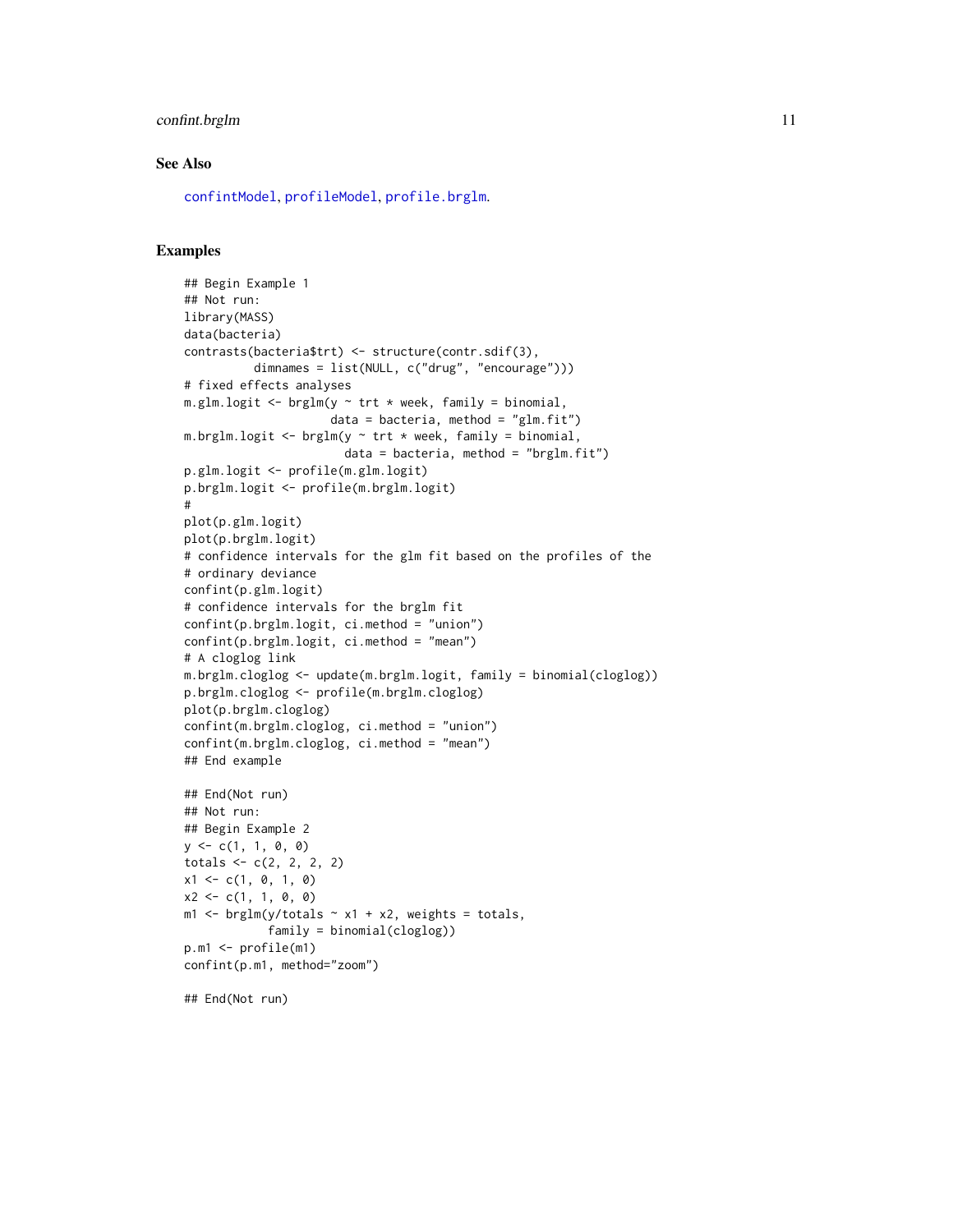<span id="page-11-1"></span><span id="page-11-0"></span>

# Description

Calculates the leverages of a GLM through a C routine. It is intended to be used only within [brglm.fit](#page-1-2).

# Usage

gethats(nobs, nvars, x.t, XWXinv, ww)

# Arguments

| nobs   | The number of observations, i.e. $dim(X)[1]$ .                                                                                              |
|--------|---------------------------------------------------------------------------------------------------------------------------------------------|
| nvars  | The number of parameters, i.e. $dim(X)[1]$ , where X is the model matrix, ex-<br>cluding the columns that correspond to aliased parameters. |
| x.t    | $t(X)$ .                                                                                                                                    |
| XWXinv | The inverse of the Fisher information.                                                                                                      |
| WW     | The 'working' weights.                                                                                                                      |

#### Value

A vector containing the diagonal elements of the hat matrix.

### Author(s)

Ioannis Kosmidis, <ioannis.kosmidis@warwick.ac.uk>

# See Also

[hatvalues](#page-0-0), [brglm.fit](#page-1-2)

glm.control1 *Auxiliary for Controlling BRGLM Fitting*

# Description

Auxiliary function as user interface for [brglm](#page-1-1) fitting. Typically only used when calling brglm or brglm.fit.

#### Usage

```
glm.controll(epsilon = 1e-08, maxit = 25, trace = FALSE, ...)
```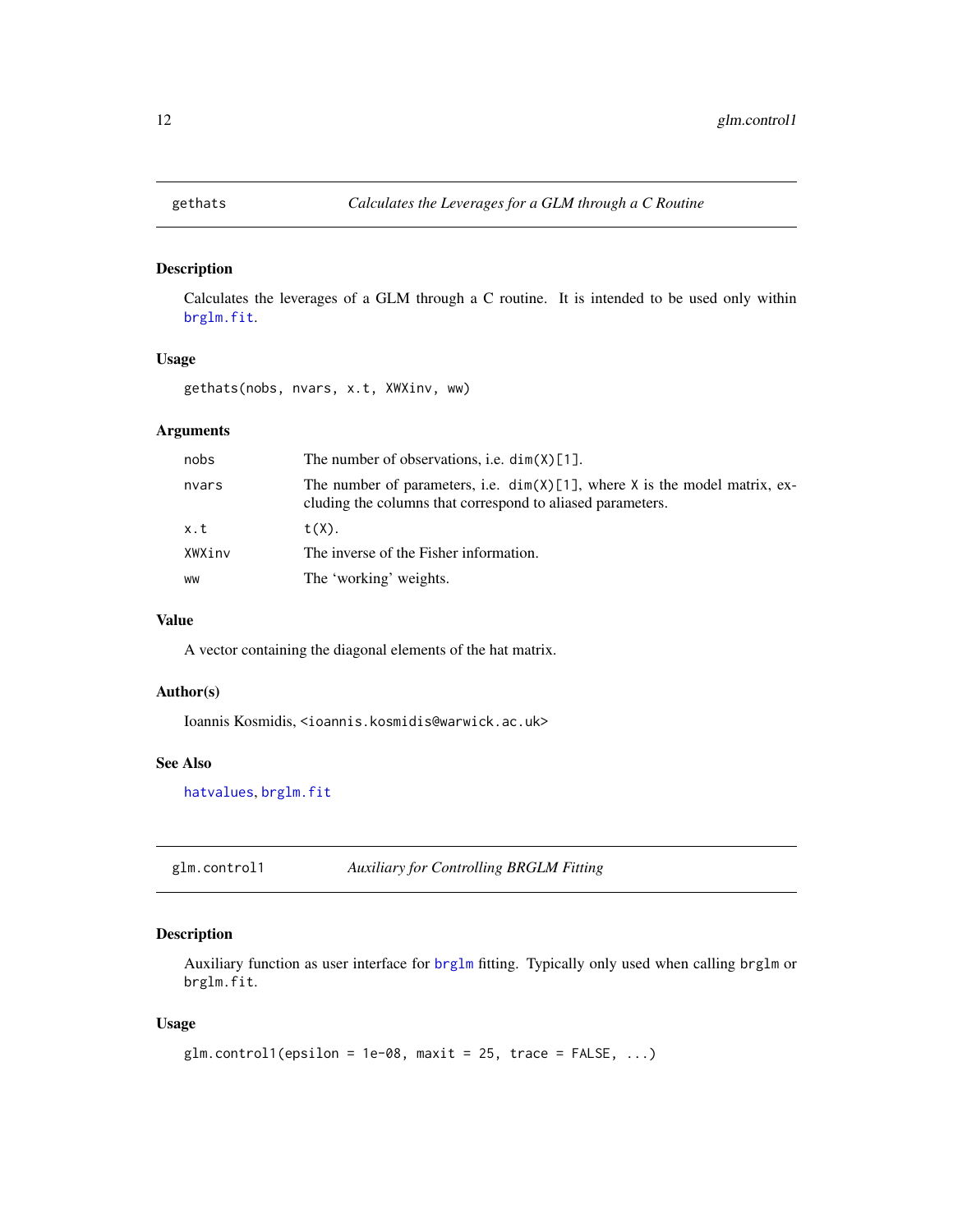#### <span id="page-12-0"></span>lizards the contract of the contract of the contract of the contract of the contract of the contract of the contract of the contract of the contract of the contract of the contract of the contract of the contract of the co

#### **Arguments**

| epsilon | as in glm. control.                                |
|---------|----------------------------------------------------|
| maxit   | as in glm.control.                                 |
| trace   | as in glm. control.                                |
| .       | further arguments passed to or from other methods. |

#### Details

The only difference with  $g1m$ .control is that  $g1m$ .control1 supports further arguments to be passed from other methods. However, this additional arguments have no effect on the resulting list.

# Author(s)

Ioannis Kosmidis, <ioannis.kosmidis@warwick.ac.uk>

lizards *Habitat Preferences of Lizards*

#### Description

The lizards data frame has 23 rows and 6 columns. Variables grahami and opalinus are counts of two lizard species at two different perch heights, two different perch diameters, in sun and in shade, at three times of day.

### Usage

data(lizards)

#### Format

This data frame contains the following columns:

grahami count of grahami lizards

opalinus count of opalinus lizards

height a factor with levels "<5ft", ">=5ft"

diameter a factor with levels "<=2in", ">2in"

light a factor with levels "sunny", "shady"

time a factor with levels "early", "midday", "late"

#### Source

McCullagh, P. and Nelder, J. A. (1989) *Generalized Linear Models* (2nd Edition). London: Chapman and Hall.

Originally from

Schoener, T. W. (1970) Nonsynchronous spatial overlap of lizards in patchy habitats. *Ecology* 51, 408–418.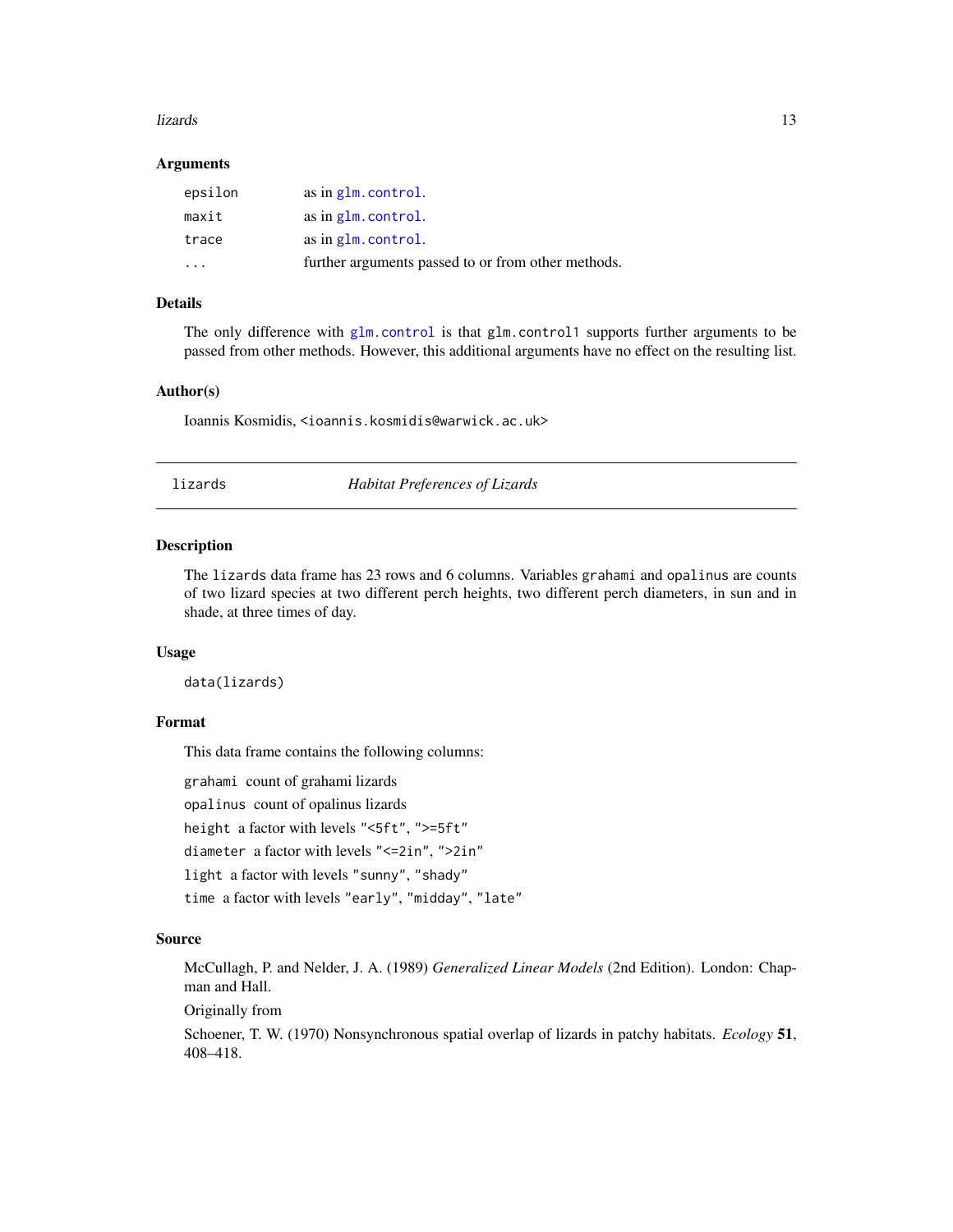#### Examples

```
data(lizards)
glm(cbind(grahami, opalinus) ~ height + diameter + light + time,family = binomial, data=lizards)
brglm(cbind(grahami, opalinus) ~ height + diameter + light + time,
    family = binomial, data=lizards)
```
<span id="page-13-1"></span>

modifications *Additive Modifications to the Binomial Responses and Totals for Use within 'brglm.fit'*

#### <span id="page-13-2"></span>Description

Get, test and set the functions that calculate the additive modifications to the responses and totals in binomial-response GLMs, for the application of bias-reduction either via modified scores or via maximum penalized likelihood (where penalization is by Jeffreys invariant prior).

#### Usage

modifications(family, pl = FALSE)

#### Arguments

| family | a family object of the form binomial (link = "link"), where "link" can be      |
|--------|--------------------------------------------------------------------------------|
|        | one of "logit", "probit", "cloglog" and "cauchit". The usual ways of           |
|        | giving the family name are supported (see family).                             |
| рl     | logical determining whether the function returned corresponds to modifications |
|        | for the penalized maximum likelihood approach or for the modified-scores ap-   |
|        | proach to bias-reduction. Default value is FALSE.                              |

#### Details

The function returned from modifications accepts the argument p which are the binomial probabilities and returns a list with components ar and at, which are the link-dependent parts of the additive modifications to the actual responses and totals, respectively.

Since the resulting function is used in  $brglm$ . fit, for efficiency reasons no check is made for  $p \geq$  $0 | p \le 1$ , for length(at) == length(p) and for length(ap) == length(p).

#### Construction of custom pseudo-data representations

If  $y^*$  are the pseudo-responses (pseudo-counts) and  $m^*$  are the pseudo-totals then we call the pair  $(y^*, m^*)$  a pseudo-data representation. Both the modified-scores approach and the maximum penalized likelihood have a common property:

there exists  $(y^*, m^*)$  such that if we replace the actual data  $(y, m)$  with  $(y^*, m^*)$  in the expression for the ordinary scores (first derivatives of the likelihood) of a binomial-response GLM, then we end-up either with the modified-scores or with the derivatives of the penalized likelihood (see Kosmidis, 2007, Chapter 5).

<span id="page-13-0"></span>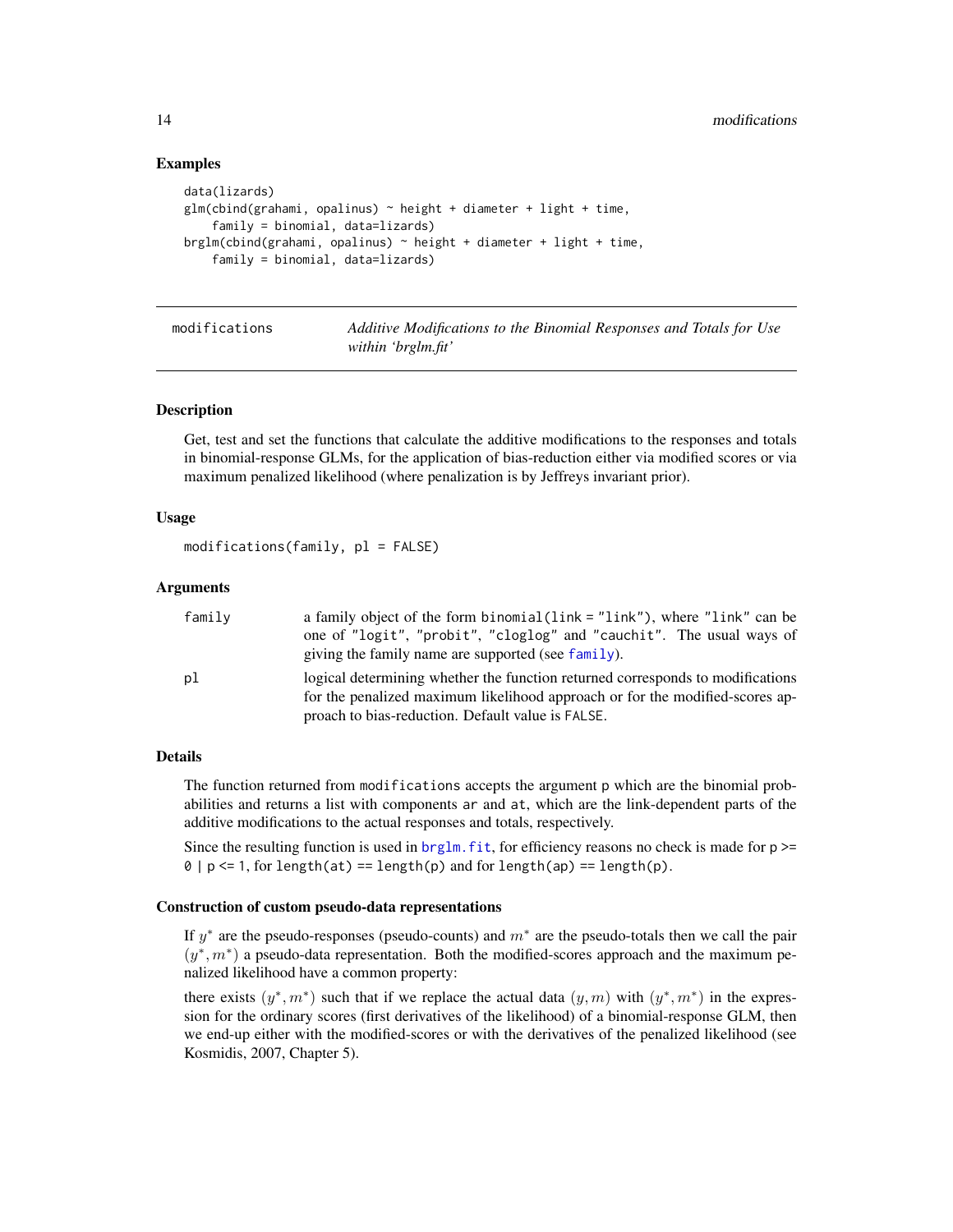<span id="page-14-0"></span>Let  $\mu$  be the mean of the binomial response y (i.e.  $\mu = mp$ , where p is the binomial probability corresponding to the count  $y$ ). Also, let  $d$  and  $d'$  denote the first and the second derivatives, respectively, of  $\mu$  with respect to the linear predictor  $\eta$  of the model. All the above are viewed as functions of  $p$ . The pseudo-data representations have the generic form

> pseudo-response :  $y^* = y + ha_r(p)$ pseudo-totals :  $m^* = m + ha_t(p)$ ,

where h is the leverage corresponding to y. The general expressions for  $a_r(p)$  ("r" for "response") and  $a_t(p)$  ("t" for "totals") are:

*modified-scores approach*

$$
ar(p) = d'(p)/(2w(p))
$$
  

$$
at(p) = 0,
$$

*maximum penalized likelihood approach*

$$
a_r(p) = d'(p)/w(p) + p - 0.5
$$
  

$$
a_t(p) = 0.
$$

For supplying  $(y^*, m^*)$  in glm. fit (as is done by brglm. fit), an essential requirement for the pseudo-data representation is that it should mimic the behaviour of the original responses and totals, i.e.  $0 \leq y^* \leq m^*$ . Since  $h \in [0,1]$ , the requirement translates to  $0 \leq a_r(p) \leq a_t(p)$  for every  $p \in (0, 1)$ . However, the above definitions of  $a_r(p)$  and  $a_t(p)$  do not necessarily respect this requirement.

On the other hand, the pair  $(a_r(p), a_t(p))$  is not unique in the sense that for a given link function and once the link-specific structure of the pair has been extrapolated, there is a class of equivalent pairs that can be resulted following only the following two rules:

- add and subtract the same quantity from either  $a_r(p)$  or  $a_t(p)$ .
- if a quantity is to be moved from  $a_r(p)$  to  $a_t(p)$  it first has to be divided by  $-p$ .

For example, in the case of penalized maximum likelihood, the pairs  $(d'(p)/w(p) + p - 0.5, 0)$ and  $\left(\frac{d'(p)}{w(p)} + p, 0.5/p\right)$  are equivalent, in the sense that if the corresponding pseudo-data representations are substituted in the ordinary scores both return the same expression.

So, in order to construct a pseudo-data representation that corresponds to a user-specified link function and has the property  $0 \le a_r(p) \le a_t(p)$  for every  $p \in (0, 1)$ , one merely has to pursue a simple algebraic calculation on the initial pair  $(a_r(p), a_t(p))$  using only the two aforementioned rules until an appropriate pair is resulted. There is always a pair!

Once the pair has been found the following steps should be followed.

1. For a user-specified link function the user has to write a modification function with name "br.custom.family" or "pml.custom.family" for pl=FALSE or pl=TRUE, respectively. The function should take as argument the probabilities p and return a list of two vectors with same length as p and with names c("ar", "at"). The result corresponds to the pair  $(a_r(p), a_t(p))$ .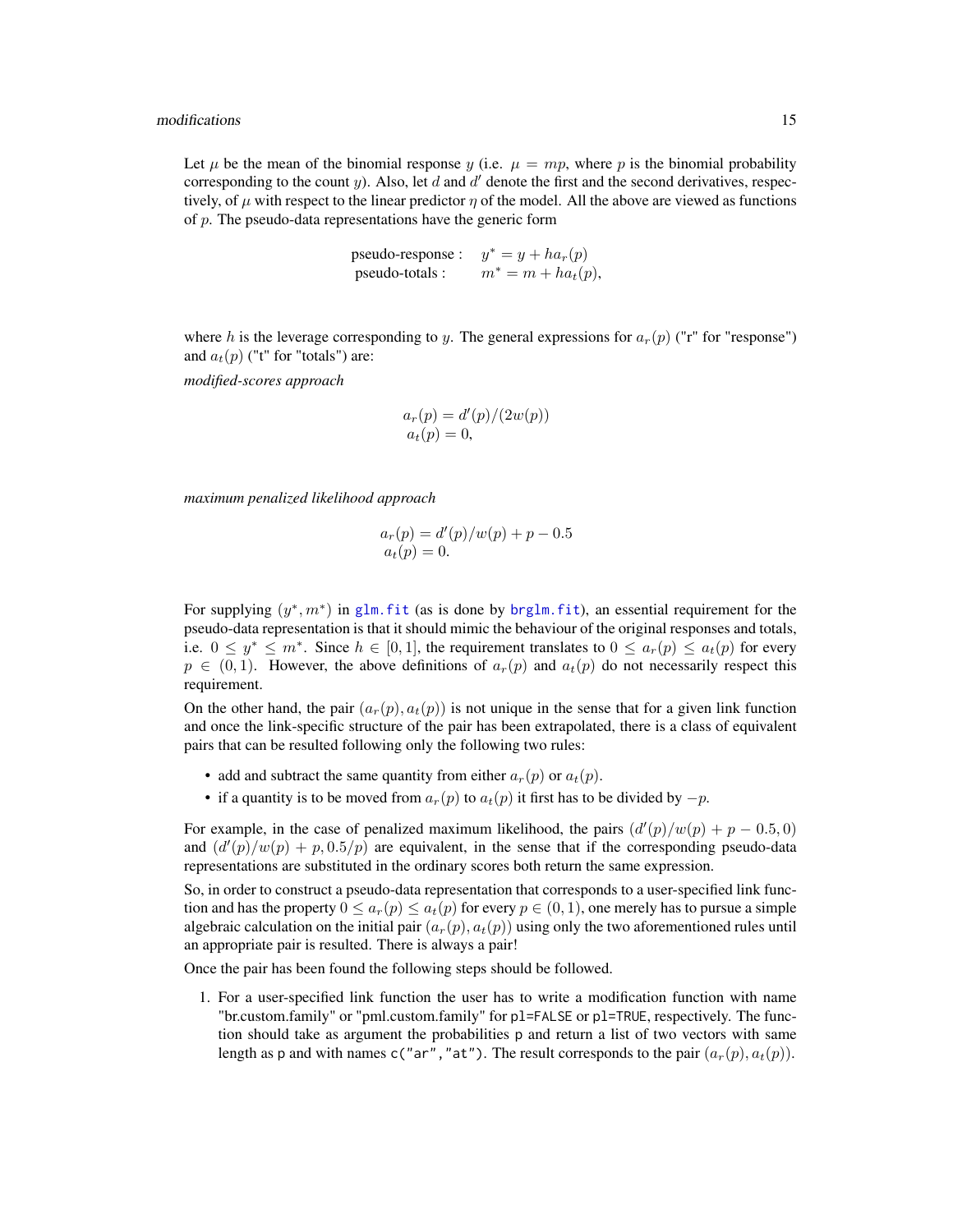- <span id="page-15-0"></span>2. Check if the custom-made modifications function is appropriate. This can be done via the function [checkModifications](#page-13-2) which has arguments fun (the function to be tested) and Length with default value Length=100. Length is to be used when the user-specified link function takes as argument a vector of values (e.g. the logexp link in ?family). Then the value of Length should be the length of that vector.
- 3. Put the function in the search patch so that modifications can find it.
- 4. [brglm](#page-1-1) can now be used with the custom family as [glm](#page-0-0) would be used.

#### Note

The user could also deviate from modified-scores and maximum penalized likelihood and experiment with implemented (or not) links, e.g. probit, constructing his own pseudo-data representations of the aforementioned general form. This could be done by changing the link name, e.g. by

probitt <-make.link(probit) ; probitt\$name <-"probitt"

and then setting a custom br. custom. family that does not necessarily depend on the probit link. Then, brglm could be used with pl=FALSE.

A further generalization would be to completely remove the hat value  $h$  in the generic expression of the pseudo-data representation and have general additive modifications that depend on  $p$ . To do this divide both ar and at by pmax(get("hats",parent.frame()),.Machine\$double.eps) within the custom modification function (see also Examples).

#### Author(s)

Ioannis Kosmidis, <ioannis.kosmidis@warwick.ac.uk>

#### References

Kosmidis I. and Firth D. (2021). Jeffreys-prior penalty, finiteness and shrinkage in binomialresponse generalized linear models. *Biometrika*, 108, 71–82.

Kosmidis, I. (2007). Bias reduction in exponential family nonlinear models. *PhD Thesis*, Department of Statistics, University of Warwick.

#### See Also

[brglm](#page-1-1), [brglm.fit](#page-1-2)

#### Examples

```
## Begin Example 1
## logistic exposure model, following the Example in ?family. See,
## Shaffer, T. 2004. Auk 121(2): 526-540.
# Definition of the link function
logexp \leq function(days = 1) {
 linkfun <- function(mu) qlogis(mu^(1/days))
 linkinv <- function(eta) plogis(eta)^days
 mu.eta <- function(eta) days * plogis(eta)^(days-1) *
       binomial()$mu.eta(eta)
```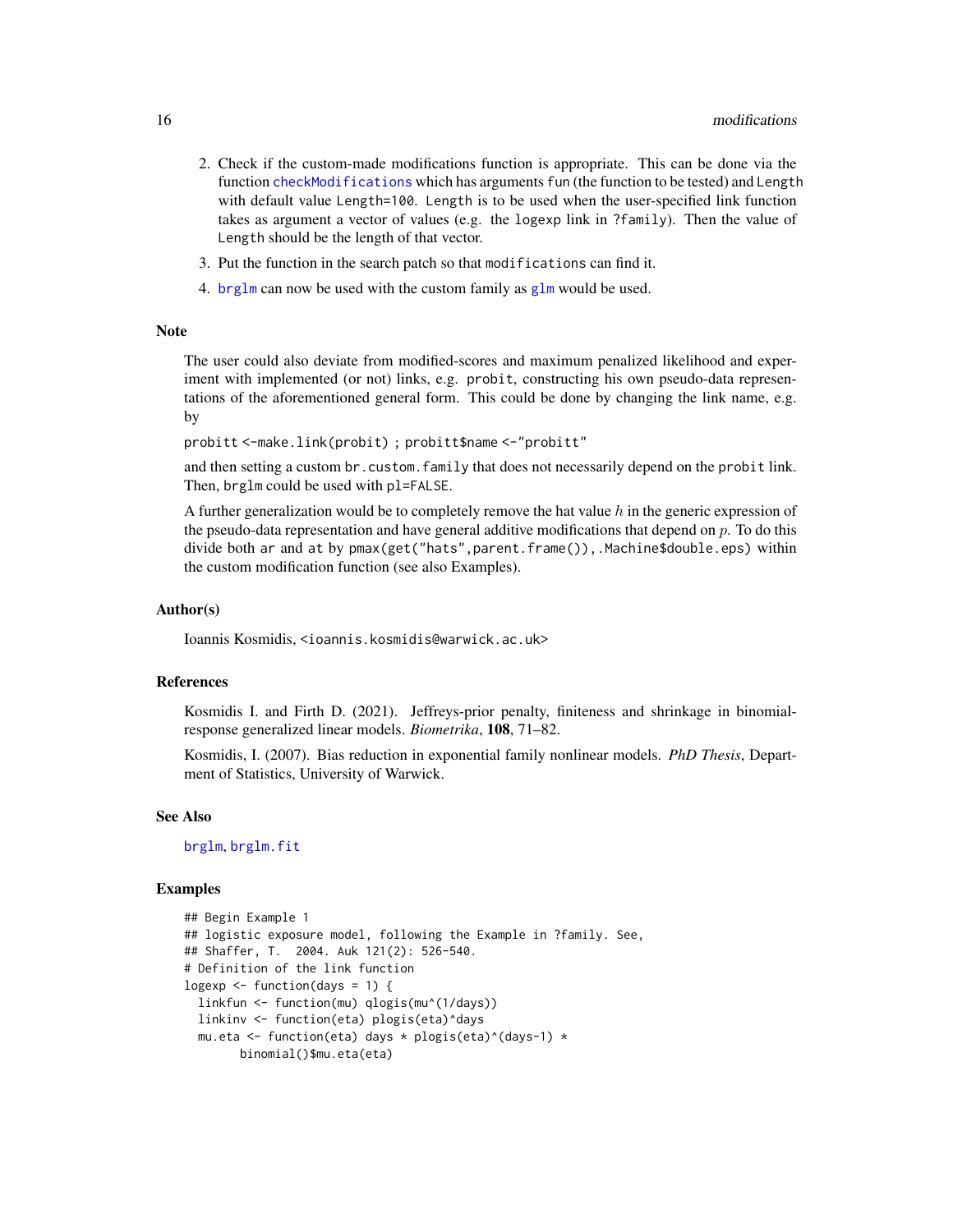```
valideta <- function(eta) TRUE
  link <- paste("logexp(", days, ")", sep="")
  structure(list(linkfun = linkfun, linkinv = linkinv,
    mu.eta = mu.eta, valideta = valideta, name = link),
    class = "link-glm")
}
# Here d(p) = days * p * (1 - p^{(1/days)})# d'(p) = (days - (days+1) * p^(1/days)) * d(p)
# w(p) = \text{days}^2 \times p \times (1-p^2(1/\text{days}))^2 / (1-p)
# Initial modifications, as given from the general expressions above:
br.custom.family <- function(p) {
  etas <- binomial(logexp(.days))$linkfun(p)
  # the link function argument `.days' will be detected by lexical
  # scoping. So, make sure that the link-function inputted arguments
  # have unusual names, like `.days' and that
  # the link function enters `brglm' as
  # `family=binomial(logexp(.days))'.
  list(ar = 0.5*(1-p)-0.5*(1-p)*exp(etas)/days,at = 0 \times p/p) # so that to fix the length of at
}
.days <-3
# `.days' could be a vector as well but then it should have the same
# length as the number of observations (`length(.days)' should be
# equal to `length(p)'). In this case, `checkModifications' should
# have argument `Length=length(.days)'.
#
# Check:
## Not run: checkModifications(br.custom.family)
# OOOPS error message... the condition is not satisfied
#
# After some trivial algebra using the two allowed operations, we
# get new modifications:
br.custom.family <- function(p) {
  etas <- binomial(logexp(.days))$linkfun(p)
  list(ar=0.5*p/p, # so that to fix the length of ar
       at=0.5+exp(etas)*(1-p)/(2*p*.days))
\lambda# Check:
checkModifications(br.custom.family)
# It is OK.
# Now,
modifications(binomial(logexp(.days)))
# works.
# Notice that for `.days <- 1', `logexp(.days)' is the `logit' link
# model and `a_r=0.5', `a_t=1'.
# In action:
library(MASS)
example(birthwt)
m.glm \leftarrow glm(formula = low \sim ., family = binomial, data = bw).days <- bwt$age
m.glm.logexp <- update(m.glm,family=binomial(logexp(.days)))
m.brglm.logexp <- brglm(formula = low ~ ., family =
binomial(logexp(.days)), data = bwt)
```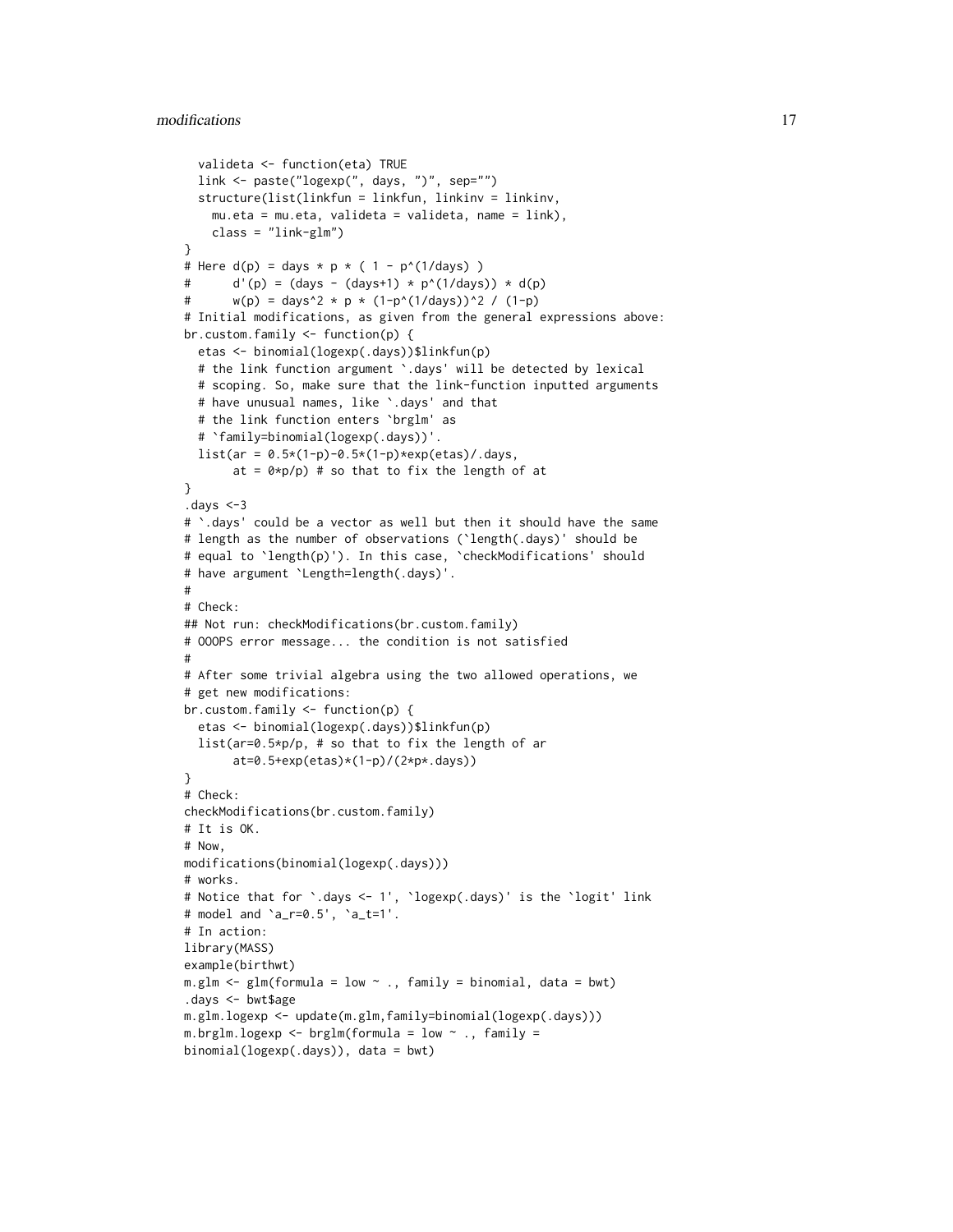```
# The fit for the `logexp' link via maximum likelihood
m.glm.logexp
# and the fit for the `logexp' link via modified scores
m.brglm.logexp
## End Example
## Begin Example 2
## Another possible use of brglm.fit:
## Deviating from bias reducing modified-scores:
## Add 1/2 to the response of a probit model.
y \leftarrow c(1, 2, 3, 4)totals <-c(5,5,5,5)x1 \leftarrow c(1, 0, 1, 0)x2 \leq -c(1,1,0,0)my.probit <- make.link("probit")
my.probit$name <- "my.probit"
br.custom.family <- function(p) {
   h <- pmax(get("hats",parent.frame()),.Machine$double.eps)
   list(ar=0.5/h,at=1/h)
}
m1 <- brglm(y/totals~x1+x2,weights=totals,family=binomial(my.probit))
m2 <- glm((y+0.5)/(totals+1)~x1+x2,weights=totals+1,family=binomial(probit))
# m1 and m2 should be the same.
# End example
# Begin example 3: Maximum penalized likelihood for logistic regression,
# with the penalty being a powerof the Jeffreys prior (`.const` below)
# Setup a custom logit link
mylogit <- make.link("logit")
mylogit$name <- "mylogit"
## Set-up the custom family
br.custom.family <- function(p) {
     list(ar = .const * p/p, at = 2 * .const * p/p)
}
data("lizards")
## The reduced-bias fit is
.const <- 1/2
brglm(cbind(grahami, opalinus) ~ height + diameter +
          light + time, family = binomial(mylogit), data=lizards)
## which is the same as what brglm does by default for logistic regression
brglm(cbind(grahami, opalinus) ~ height + diameter +
          light + time, family = binomial(logit), data=lizards)
## Stronger penalization (e.g. 5/2) can be achieved by
.const <- 5/2
brglm(cbind(grahami, opalinus) ~ height + diameter +
          light + time, family = binomial(mylogit), data=lizards)
# End example
```
<span id="page-17-1"></span>plot.profile.brglm *Plot methods for 'profile.brglm' objects*

<span id="page-17-0"></span>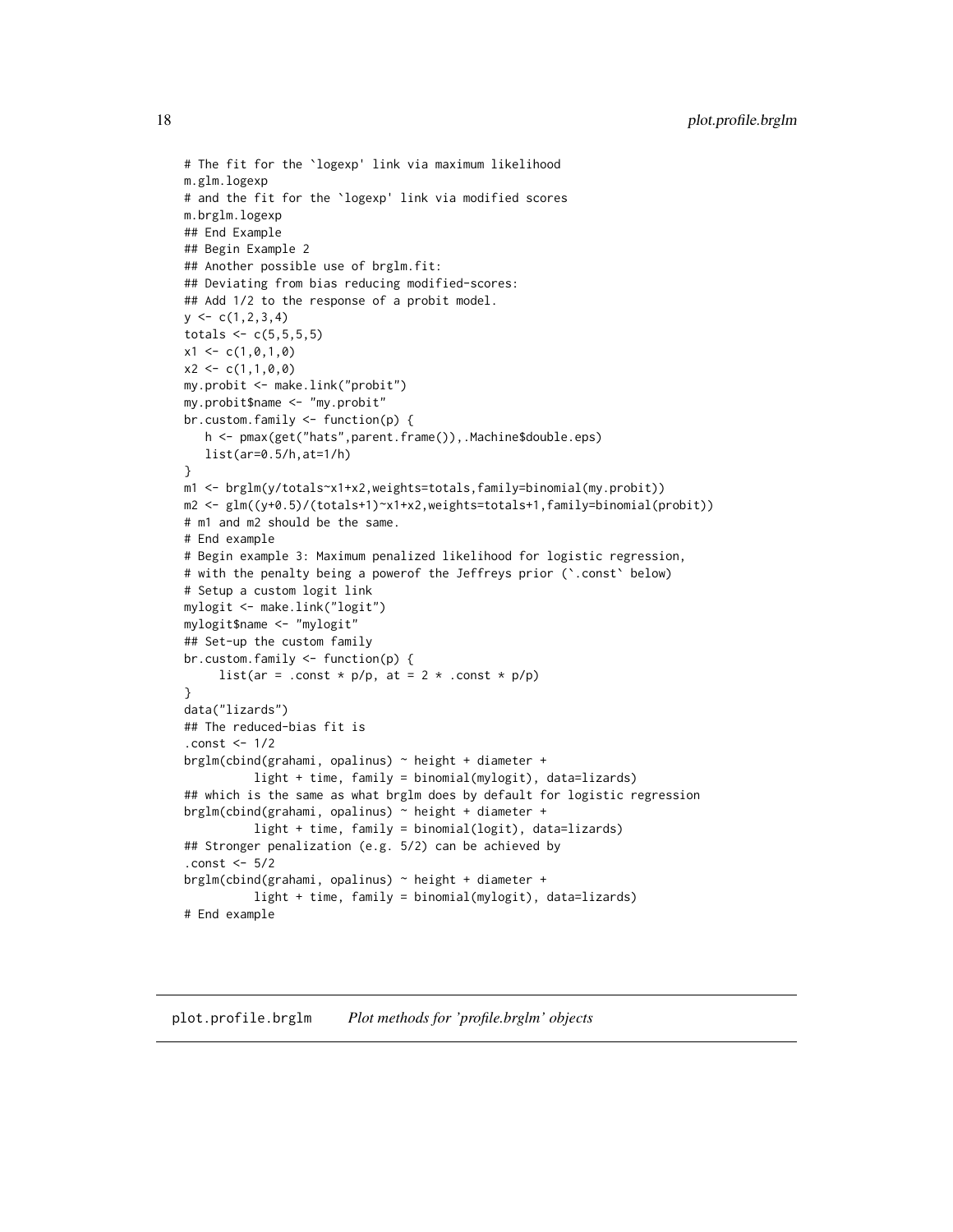# <span id="page-18-0"></span>plot.profile.brglm 19

# Description

plot.profile.brglm plots the objects of class "profileModel" that are contained in an object of class "profile.brglm". pairs.profile.brglm is a diagnostic tool that plots pairwise profile traces.

# Usage

```
## S3 method for class 'profile.brglm'
plot(x, signed = FALSE, interpolate = TRUE,
     n.interpolations = 100, print.grid.points = FALSE, ...)
## S3 method for class 'profile.brglm'
```
pairs(x, colours =  $2:3, ...$ )

# Arguments

| x                 | a "profile.brglm" object.                          |  |
|-------------------|----------------------------------------------------|--|
| signed            | as in plot.profileModel.                           |  |
| interpolate       | as in plot.profileModel.                           |  |
| n.interpolations  |                                                    |  |
|                   | as in plot.profileModel.                           |  |
| print.grid.points |                                                    |  |
|                   | as in plot.profileModel.                           |  |
| colours           | as in plot.profileModel.                           |  |
|                   | further arguments passed to or from other methods. |  |

# Details

See Details in [plot.profileModel](#page-0-0).

#### Author(s)

Ioannis Kosmidis, <ioannis.kosmidis@warwick.ac.uk>

# See Also

[plot.profileModel](#page-0-0), [profile.brglm](#page-19-1).

# Examples

# see example in 'confint.brglm'.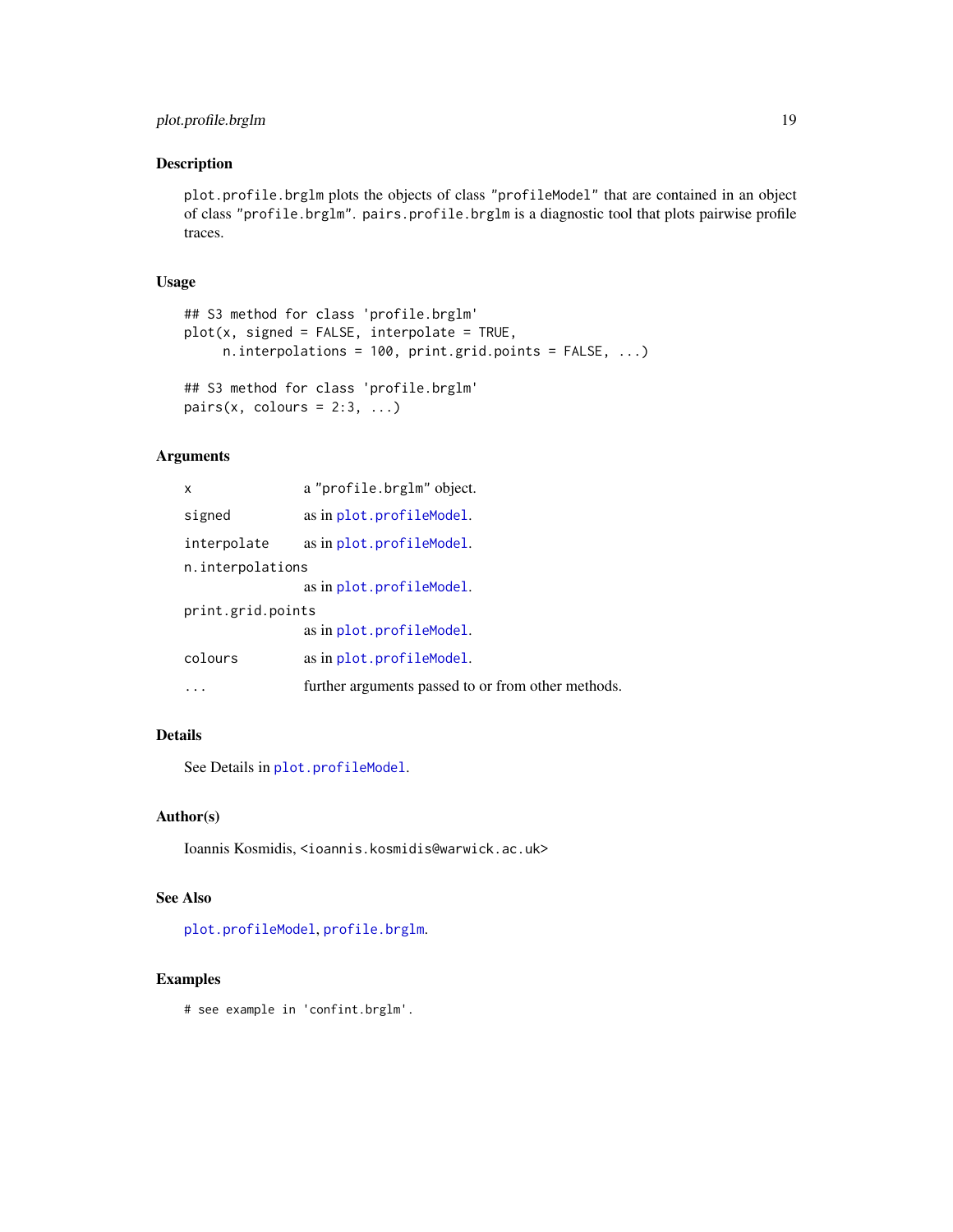<span id="page-19-1"></span><span id="page-19-0"></span>

# Description

Creates "profile.brglm" objects to be used for the calculation of confidence intervals and for plotting.

#### Usage

```
## S3 method for class 'brglm'
profile(fitted, gridsize = 10, stdn = 5,
        stepsize = 0.5, level = 0.95,
        which = 1: length(coef(fitted)), verbose = TRUE,
        zero.bound = 1e-08, scale = FALSE, ...)
```
# Arguments

| fitted     | an object of class "brg1m".                                        |
|------------|--------------------------------------------------------------------|
| gridsize   | as in profileModel.                                                |
| stdn       | as in profileModel.                                                |
| stepsize   | as in profileModel.                                                |
| level      | qchisq(level, 1) indicates the range that the profiles must cover. |
| which      | as in profileModel.                                                |
| verbose    | as in profileModel.                                                |
| zero.bound | as in profileModel.                                                |
| scale      | as in profileModel.                                                |
| $\ddots$   | further arguments passed to or from other methods.                 |

# Details

profile.brglm calculates the profiles of the appropriate objectives to be used for the construction of confidence intervals for the bias-reduced estimates (see [confint.brglm](#page-7-1) for the objectives that are profiled).

# Value

An object of class "profile.glm" with attribute "level" corresponding to the argument level. The object supports the methods [print](#page-0-0), [plot](#page-0-0), [pairs](#page-0-0) and [confint](#page-0-0) and it is a list of the components:

profilesML a "profileModel" object containing the profiles of the ordinary deviance for the maximum likelihood fit corresponding to fitted.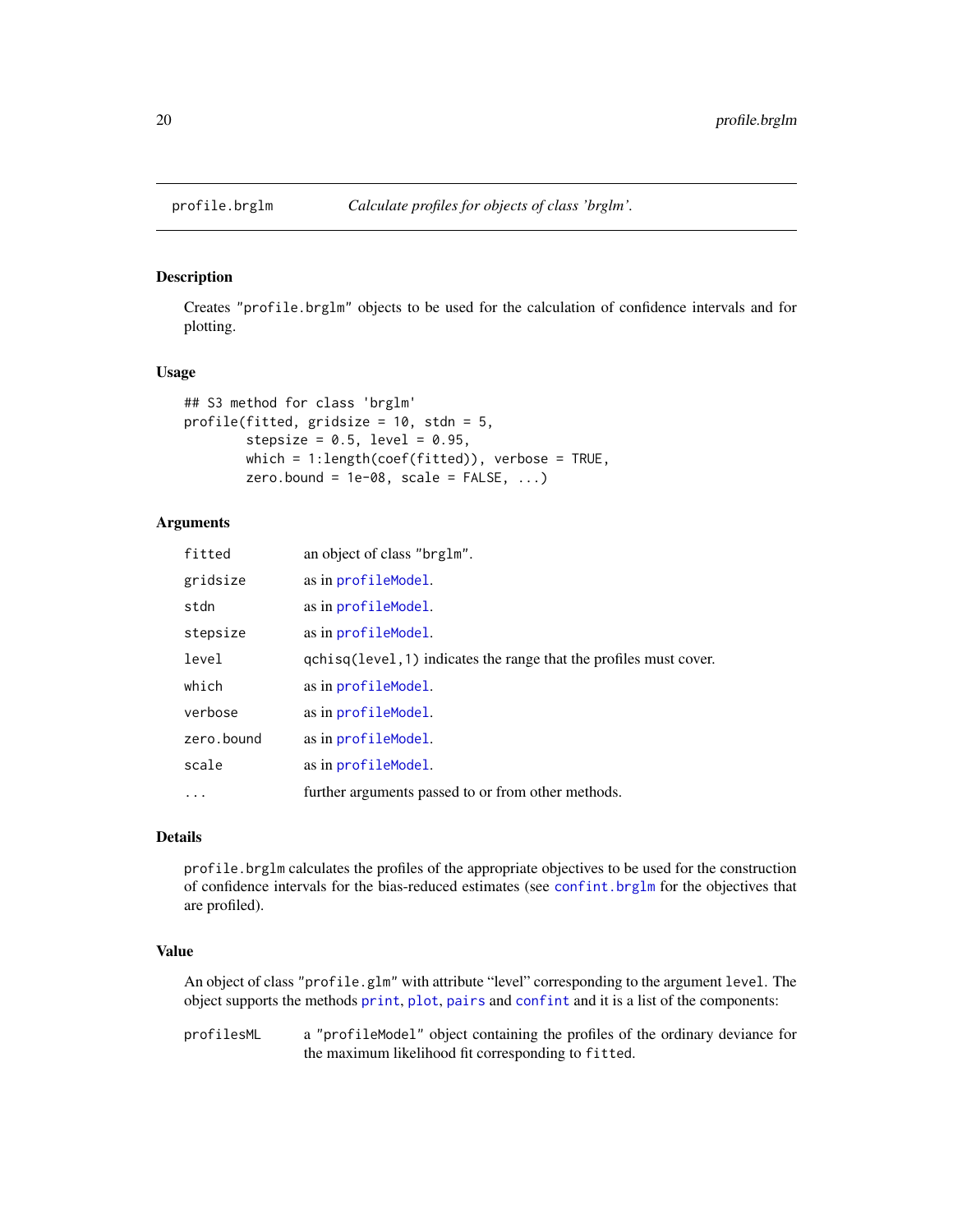<span id="page-20-0"></span>profilesBR NULL if method = "glm.fit" in [brglm](#page-1-1). If method = "brglm.fit" and  $p1 =$ TRUE, profilesBR is a "profileModel" object containing the profiles of the penalized deviance for the parameters of fitted. If method = "brglm.fit" and pl = FALSE profilesBR is a "profileModel" object containing the profiles of the modified score statistic (see [profileObjectives](#page-20-1)) for the parameters of fitted.

### Note

Objects of class "profile.brglm" support the methods:

- printwhich prints the "level" attribute of the object, as well as the supported methods.
- confintsee [confint.brglm](#page-7-1).
- plotsee [plot.profile.brglm](#page-17-1).
- pairssee [plot.profile.brglm](#page-17-1).

## Author(s)

Ioannis Kosmidis, <ioannis.kosmidis@warwick.ac.uk>

# See Also

[profileModel](#page-0-0), [profile.brglm](#page-19-1).

#### Examples

# see example in 'confint.brglm'.

profileObjectives-brglm

*Objectives to be profiled*

# <span id="page-20-1"></span>Description

Objectives that are used in [profile.brglm](#page-19-1)

# Usage

```
penalizedDeviance(fm, X, dispersion = 1)
```
modifiedScoreStatistic(fm, X, dispersion = 1)

# Arguments

| fm         | the restricted fit.                            |
|------------|------------------------------------------------|
| X          | the model matrix of the fit on all parameters. |
| dispersion | the dispersion parameter.                      |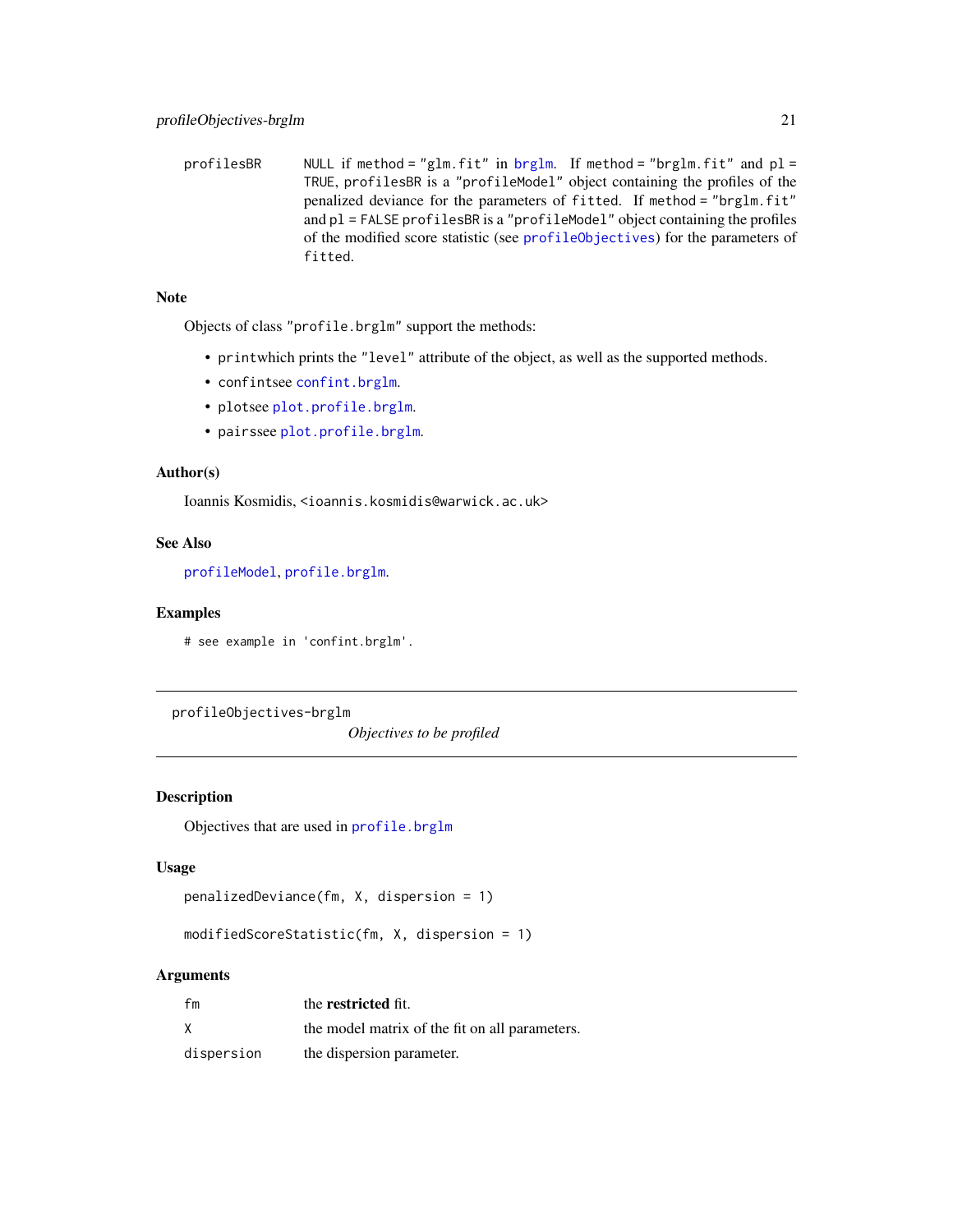# <span id="page-21-0"></span>Details

These objectives follow the specifications for objectives in the profileModel package and are used from profile.brglm.

penalizedDeviance returns a deviance-like value corresponding to a likelihood function penalized by Jeffreys invariant prior. It has been used by Heinze & Schemper (2002) and by Bull et. al. (2002) for the construction of confidence intervals for the bias-reduced estimates in logistic regression. The X argument is the model matrix of the full (not the restricted) fit.

modifiedScoreStatistic mimics [RaoScoreStatistic](#page-0-0) in profileModel, but with the ordinary scores replaced with the modified scores used for bias reduction. The argument X has the same interpretation as for penalizedDeviance.

#### Value

A scalar.

#### Author(s)

Ioannis Kosmidis, <ioannis.kosmidis@warwick.ac.uk>

#### References

Kosmidis I. and Firth D. (2021). Jeffreys-prior penalty, finiteness and shrinkage in binomialresponse generalized linear models. *Biometrika*, 108, 71–82.

Bull, S. B., Lewinger, J. B. and Lee, S. S. F. (2007). Confidence intervals for multinomial logistic regression in sparse data. *Statistics in Medicine* 26, 903–918.

Heinze, G. and Schemper, M. (2002). A solution to the problem of separation in logistic regression. *Statistics in Medicine* 21, 2409–2419.

#### See Also

[profileModel](#page-0-0), [profile.brglm](#page-19-1).

separation.detection *Separation Identification.*

#### **Description**

Provides a tool for identifying whether or not separation has occurred.

#### Usage

separation.detection(fit, nsteps = 30)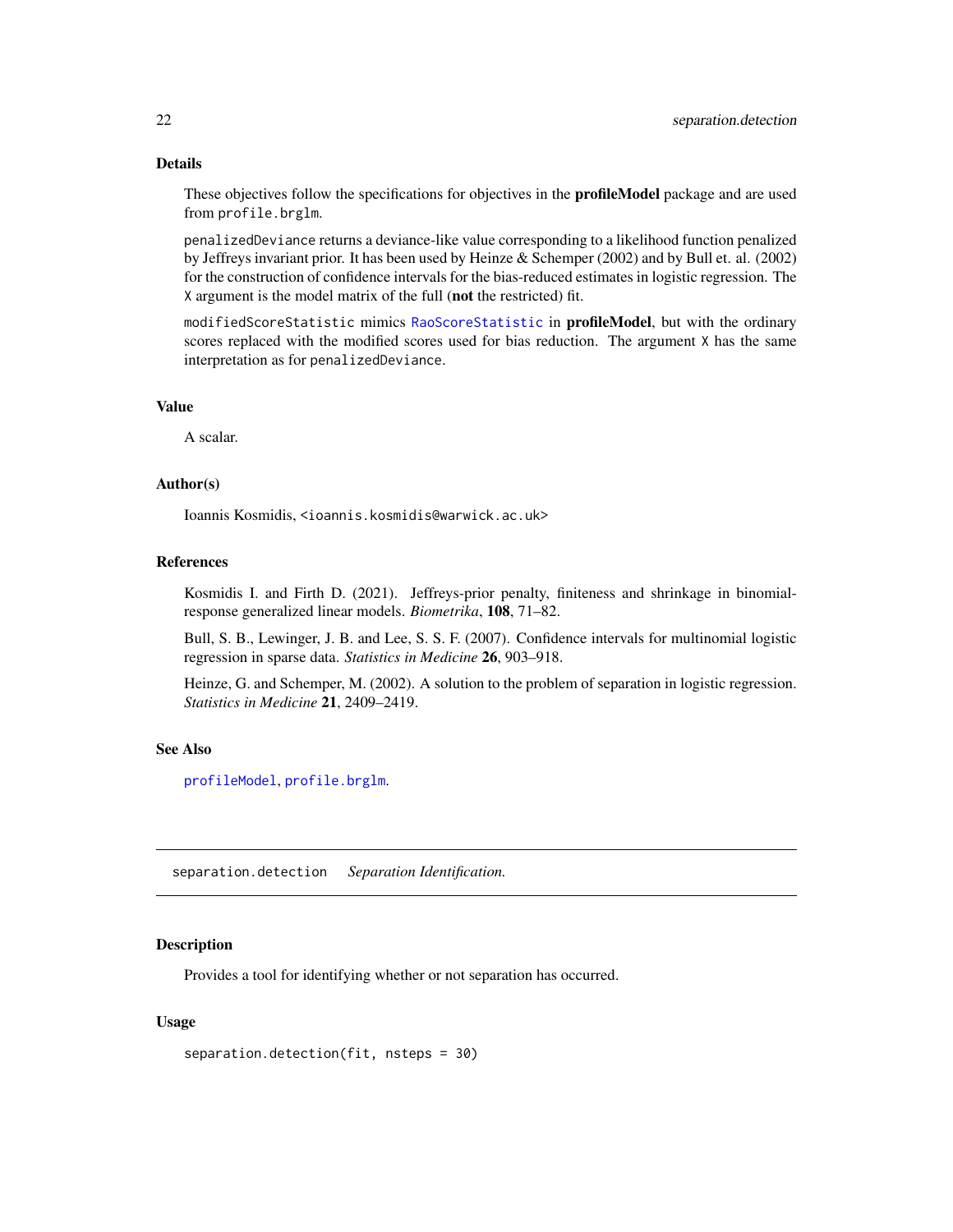#### <span id="page-22-0"></span>**Arguments**

| fit    | the result of a $g1m$ call.                                                                                       |
|--------|-------------------------------------------------------------------------------------------------------------------|
| nsteps | Starting from maxit = 1, the GLM is refitted for maxit = 2, maxit = 3,<br>$maxit = nsteps$ . Default value is 30. |

# Details

Identifies separated cases for binomial-response GLMs, by refitting the model. At each iteration the maximum number of allowed IWLS iterations is fixed starting from 1 to nsteps (by setting control = [glm](#page-0-0).control(maxit = j), where j takes values 1, ..., nsteps in glm). For each value of maxit, the estimated asymptotic standard errors are divided to the corresponding ones resulted for control = glm.control (maxit = 1). Based on the results in Lesaffre & Albert (1989), if the sequence of ratios in any column of the resulting matrix diverges, then separation occurs and the maximum likelihood estimate for the corresponding parameter has value minus or plus infinity.

#### Value

A matrix of dimension nsteps by length(coef(fit)), that contains the ratios of the estimated asymptotic standard errors.

#### Author(s)

Ioannis Kosmidis, <ioannis.kosmidis@warwick.ac.uk>

#### References

Kosmidis I. and Firth D. (2021). Jeffreys-prior penalty, finiteness and shrinkage in binomialresponse generalized linear models. *Biometrika*, 108, 71–82.

Lesaffre, E. and Albert, A. (1989). Partial separation in logistic discrimination. *J. R. Statist. Soc. B*, 51, 109–116.

#### Examples

```
## Begin Example
y \leftarrow c(1,1,0,0)totals \leq c(2,2,2,2)x1 \leftarrow c(1, 0, 1, 0)x2 \leq -c(1,1,0,0)m1 \leq glm(y/totals \sim x1 + x2, weights = totals, family = binomial())
# No warning from glm...
m1
# However estimates for (Intercept) and x2 are unusually large in
# absolute value... Investigate further:
#
separation.detection(m1,nsteps=30)
# Note that the values in the column for (Intercept) and x2 diverge,
# while for x1 converged. Hence, separation has occurred and the
# maximum lieklihood estimate for (Intercept) is minus infinity and
# for x2 is plus infinity. The signs for infinity are taken from the
# signs of (Intercept) and x1 in coef(m1).
```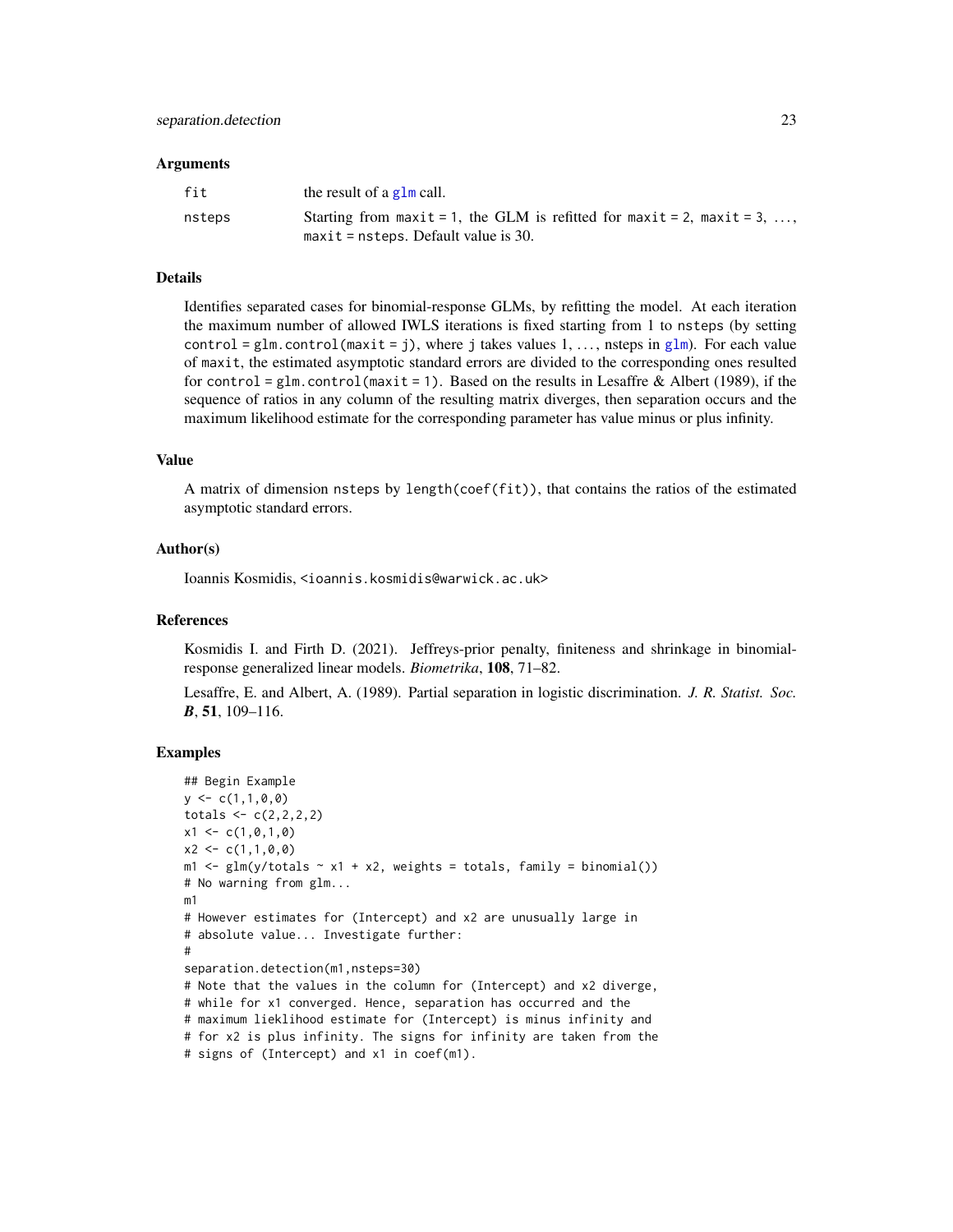24 separation.detection

## End Example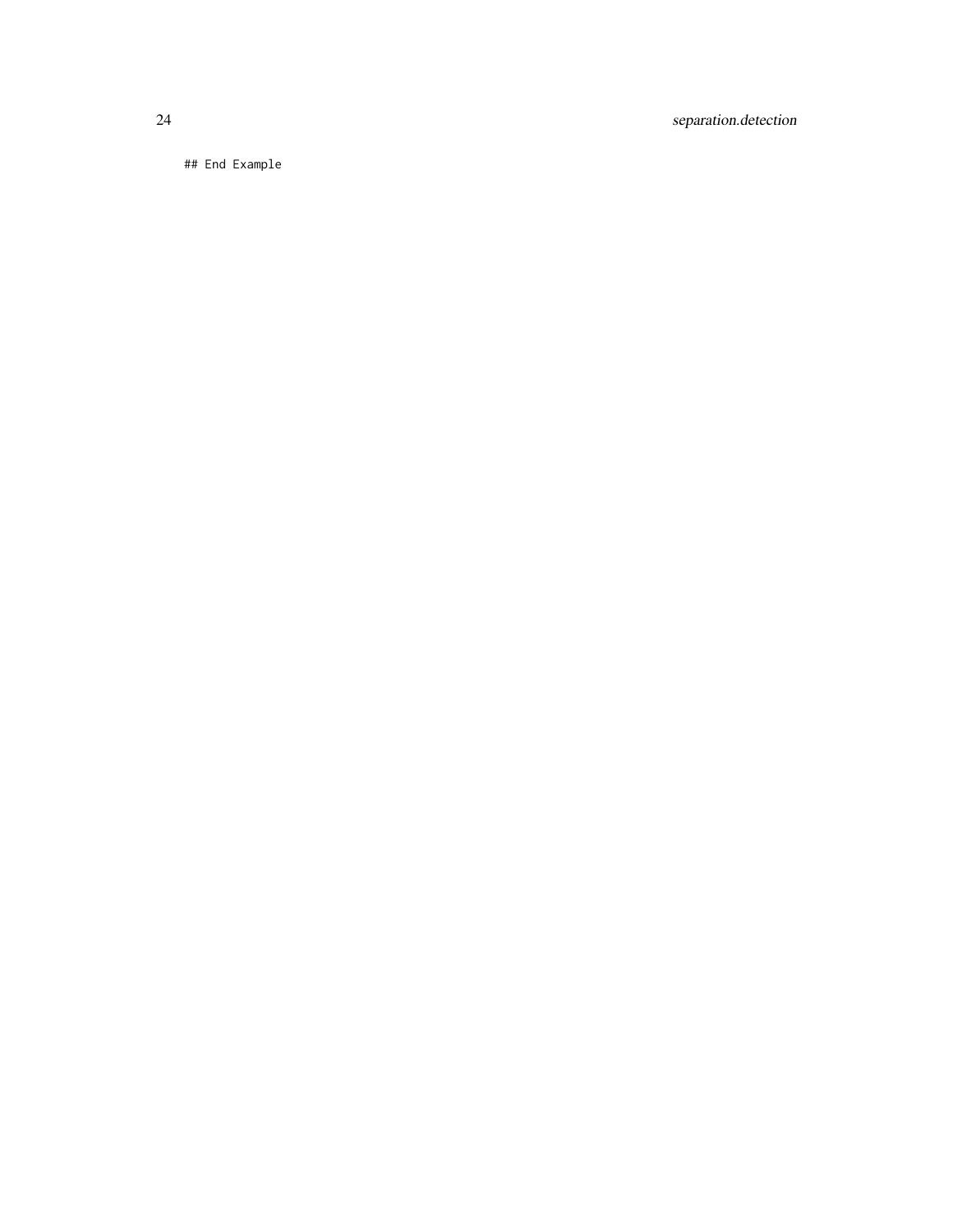# <span id="page-24-0"></span>Index

```
∗ datasets
    lizards, 13
∗ dplot
    plot.profile.brglm, 18
∗ hplot
    plot.profile.brglm, 18
∗ htest
    confint.brglm, 8
∗ iteration
   brglm, 2
   brglm.control, 7
    glm.control1, 12
∗ models
   brglm, 2
    confint.brglm, 8
    modifications, 14
    profile.brglm, 20
    profileObjectives-brglm, 21
    22
∗ regression
   brglm, 2
    gethats, 12
    modifications, 14
∗ utilities
    22
add1, 5
anova, 5
```

```
brglm, 2, 4, 7, 8, 10, 12, 16, 21
brglm.control, 3, 7
brglm.fit, 8, 12, 14–16
```

```
cat, 8
checkModifications, 16
checkModifications (modifications), 14
coefficients, 5
confint, 20
confint.brglm, 8, 20, 21
confint.profile.brglm (confint.brglm), 8
```
confintModel, *[9](#page-8-0)*, *[11](#page-10-0)* drop1, *[5](#page-4-0)* family, *[6](#page-5-0)*, *[14](#page-13-0)* gethats, *[3](#page-2-0)*, [12](#page-11-0) glm, *[2–](#page-1-0)[5](#page-4-0)*, *[7](#page-6-0)*, *[16](#page-15-0)*, *[23](#page-22-0)* glm.control, *[13](#page-12-0)* glm.control1, [12](#page-11-0) glm.fit, *[3](#page-2-0)*, *[7](#page-6-0)*, *[15](#page-14-0)* hatvalues, *[3](#page-2-0)*, *[12](#page-11-0)* lizards, [13](#page-12-0) modifications, *[3](#page-2-0)*, *[5,](#page-4-0) [6](#page-5-0)*, [14](#page-13-0) modifiedScoreStatistic *(*profileObjectives-brglm*)*, [21](#page-20-0) pairs, *[20](#page-19-0)* pairs.profile.brglm *(*plot.profile.brglm*)*, [18](#page-17-0) penalizedDeviance *(*profileObjectives-brglm*)*, [21](#page-20-0) plot, *[20](#page-19-0)* plot.profile.brglm, [18,](#page-17-0) *[21](#page-20-0)* plot.profileModel, *[19](#page-18-0)* predict, *[5](#page-4-0)* print, *[5](#page-4-0)*, *[20](#page-19-0)* print.brglm *(*brglm*)*, [2](#page-1-0) print.profile.brglm *(*profile.brglm*)*, [20](#page-19-0) print.summary.brglm *(*brglm*)*, [2](#page-1-0) profile.brglm, *[11](#page-10-0)*, *[19](#page-18-0)*, [20,](#page-19-0) *[21,](#page-20-0) [22](#page-21-0)* profileModel, *[11](#page-10-0)*, *[20](#page-19-0)[–22](#page-21-0)* profileObjectives, *[8](#page-7-0)*, *[10](#page-9-0)*, *[21](#page-20-0)* profileObjectives *(*profileObjectives-brglm*)*, [21](#page-20-0) profileObjectives-brglm, [21](#page-20-0)

RaoScoreStatistic, *[22](#page-21-0)*